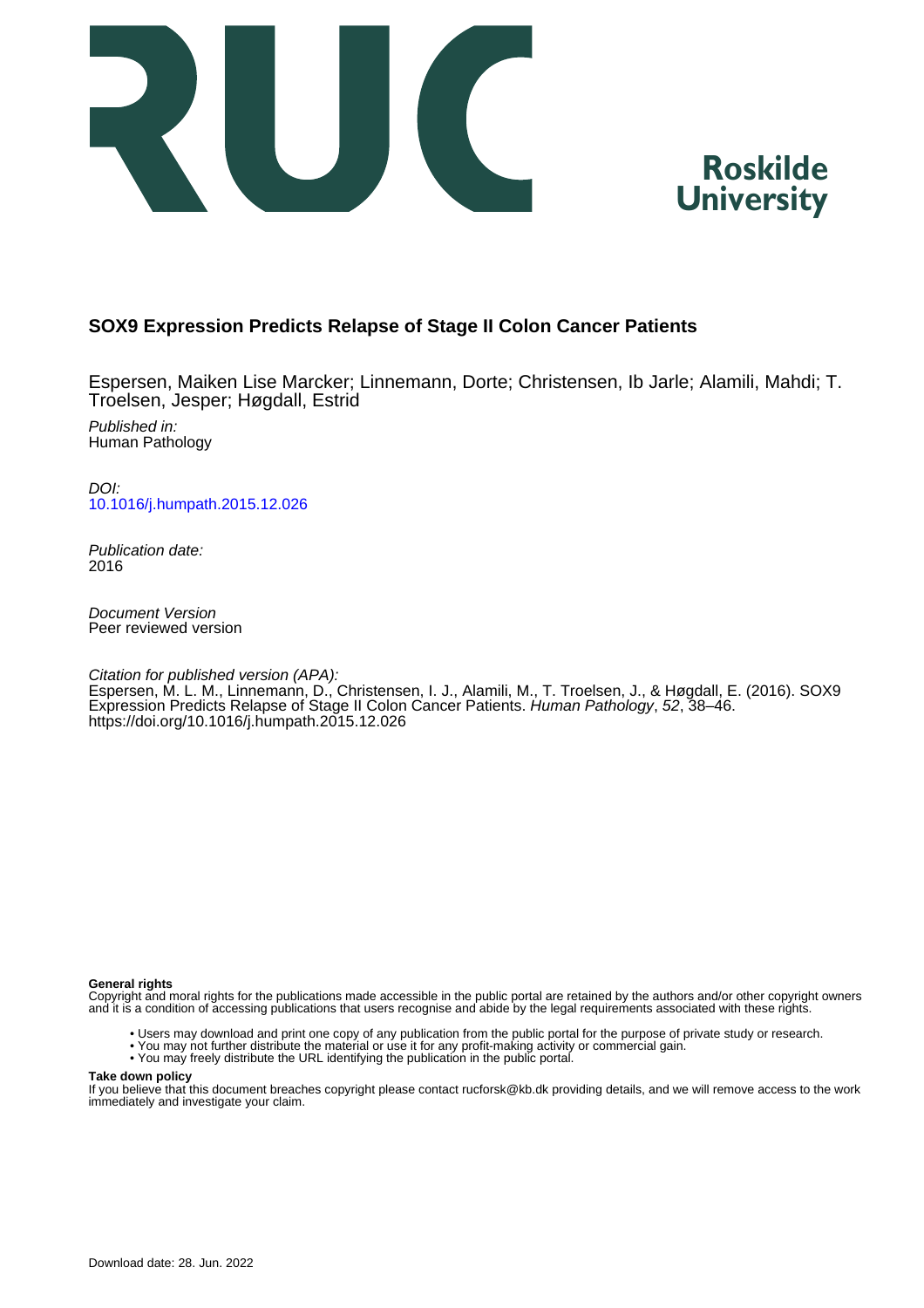### Accepted Manuscript

SOX9 Expression Predicts Relapse of Stage II Colon Cancer Patients

Maiken Lise Marcker Espersen MSc, Dorte Linnemann MD, DMSc, Ib Jarle Christensen MSc, Mahdi Alamili MD, PhD, Jesper T. Troelsen PhD, DMSc, Estrid Høgdall PhD, DMSc

| PII:       | S0046-8177(16)00028-9              |
|------------|------------------------------------|
| DOI:       | doi: 10.1016/j.humpath.2015.12.026 |
| Reference: | <b>YHUPA 3790</b>                  |
|            |                                    |

To appear in: *Human Pathology*

| Received date: | 19 October 2015  |
|----------------|------------------|
| Revised date:  | 13 December 2015 |
| Accepted date: | 19 December 2015 |



Please cite this article as: Espersen Maiken Lise Marcker, Linnemann Dorte, Christensen Ib Jarle, Alamili Mahdi, Troelsen Jesper T., Høgdall Estrid, SOX9 Expression Predicts Relapse of Stage II Colon Cancer Patients, *Human Pathology* (2016), doi: [10.1016/j.humpath.2015.12.026](http://dx.doi.org/10.1016/j.humpath.2015.12.026)

This is a PDF file of an unedited manuscript that has been accepted for publication. As a service to our customers we are providing this early version of the manuscript. The manuscript will undergo copyediting, typesetting, and review of the resulting proof before it is published in its final form. Please note that during the production process errors may be discovered which could affect the content, and all legal disclaimers that apply to the journal pertain.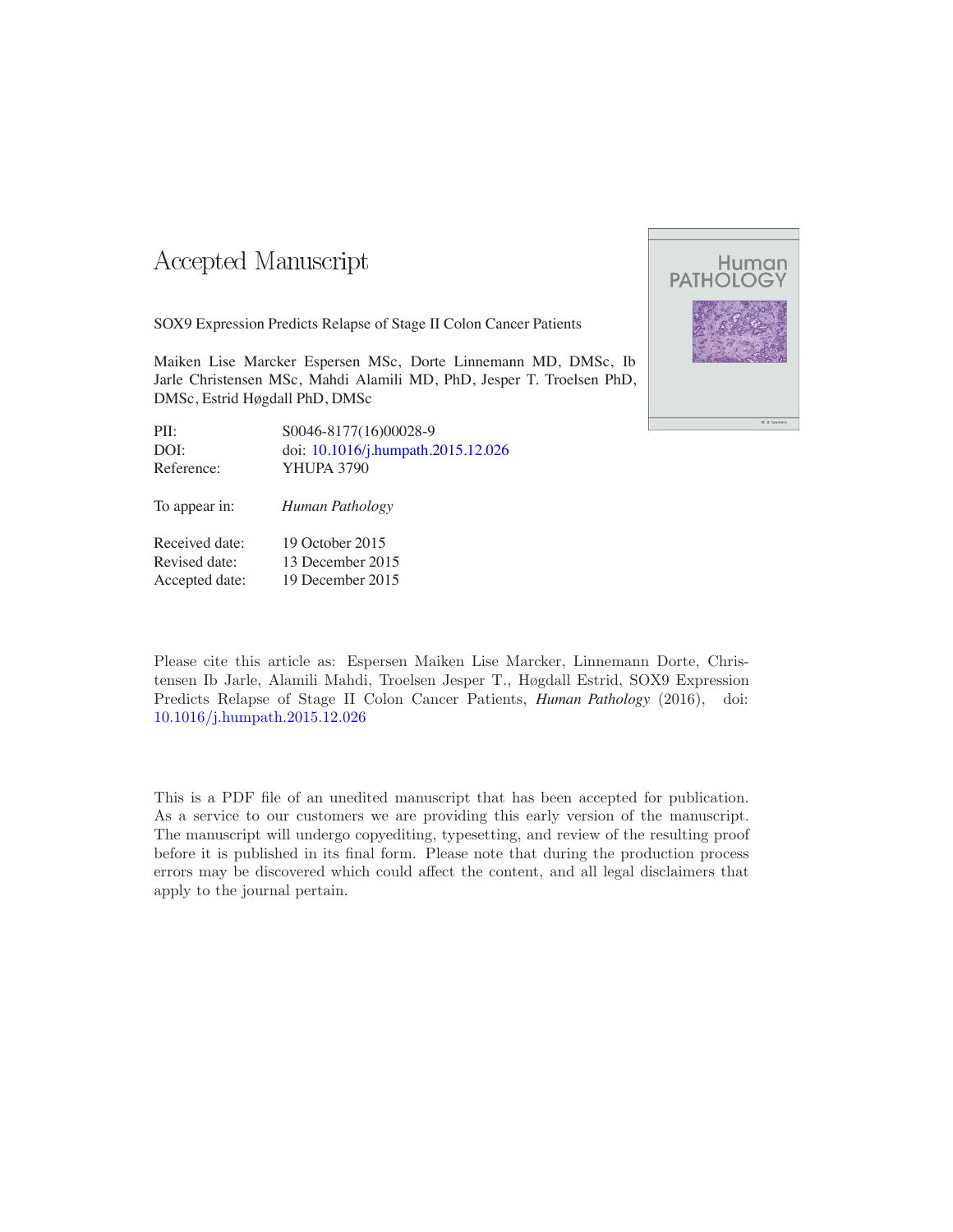### **Title: SOX9 Expression Predicts Relapse of Stage II Colon Cancer Patients**

Running Head: SOX9 predicts relapse of stage II colon cancer patients

Authors: Maiken Lise Marcker Espersen MSc<sup>a, b</sup>, Dorte Linnemann MD, DMSc<sup>a</sup>, Ib Jarle Christensen MSc<sup>a</sup>, Mahdi Alamili MD, PhD<sup>c</sup>, Jesper T. Troelsen PhD, DMSc<sup>b</sup>, Estrid Høgdall PhD,  $DMSc<sup>a</sup>$ 

### **Affiliations**

<sup>a</sup>Department of Pathology, Herlev University Hospital, Herlev Ringvej 75, DK-2730 Herlev, Denmark.

<sup>b</sup>Department of Science, Systems and Models, Roskilde University, Universitetsvej 1, DK-4000 Roskilde, Denmark.

c Department of Surgery, Køge University Hospital, Lykkebækvej 1, DK-4600 Køge, Denmark.

### **Email addresses**

Sc<sup>a</sup>, Mahdi Alamili MD, PhD°, Jesper T. Troelsen PhD, DMSc<sup>b</sup>,<br>Pathology, Herlev University Hospital, Herlev Ringvej 75, DK<br>Science, Systems and Models, Roskilde University, Universite<br>nark.<br>Surgery, Køge University Hospi Maiken Lise Marcker Espersen (maiken.lise.marcker.espersen@regionh.dk) Dorte Linnemann (dorte.linnemann@regionh.dk) Ib Jarle Christensen (ib.jarle.christensen@regionh.dk) Mahdi Alamili (mahdi\_alamili@hotmail.com) Jesper T. Troelsen (troelsen@ruc.dk)

### **Corresponding Author**

Estrid Høgdall Email: estrid.hoegdall@regionh.dk Molecular Unit, Department of Pathology, Herlev University Hospital, Herlev Ringvej 75, DK-2730 Herlev, Denmark Telephone: +45 38689132, Fax: +45 44883711

### **Conflicts of interests**

The authors declare no conflicts of interest.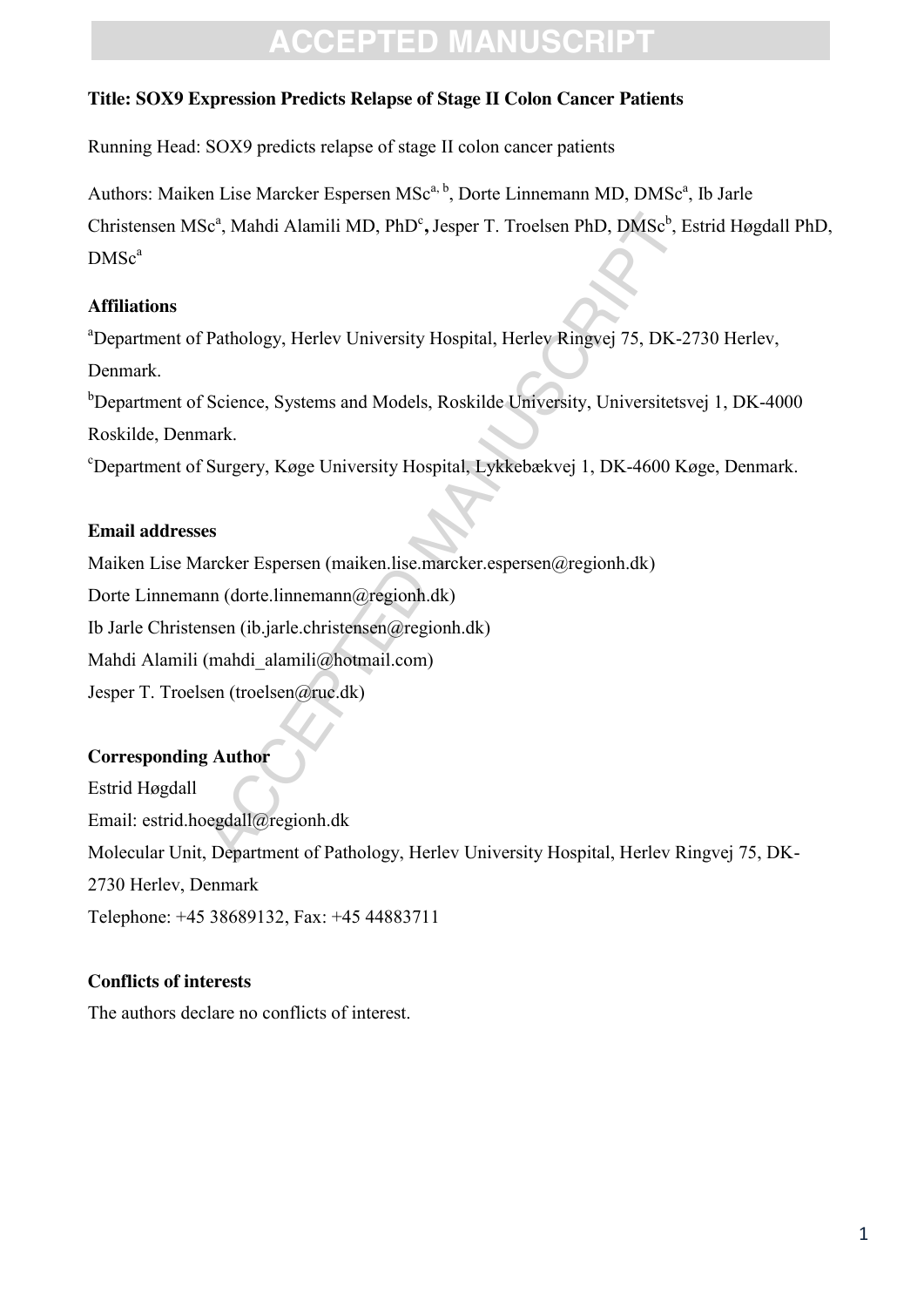#### **Abstract**

colon cancer were retrospectively enrolled in the study, SOX9<br>munohistochemistry and mismatch repair status was assessed b<br>emistry and promoter hyper-methylation assay. High SOX9 expass significantly associated with lower The aim of this study was to investigate if the protein expression of Sex-determining region y-box 9 (SOX9) in primary tumors could predict relapse of stage II colon cancer patients.144 patients with stage II primary colon cancer were retrospectively enrolled in the study. SOX9 expression was evaluated by immunohistochemistry and mismatch repair status was assessed by both immunohistochemistry and promoter hyper-methylation assay. High SOX9 expression at the invasive front was significantly associated with lower risk of relapse when including the SOX9 expression as a continuous variable (from low to high expression) in univariate (HR: 0.73; 95% CI: 0.56-0.94; *p*=0.01) and multivariate cox proportional hazards analysis (HR: 0.75; 95% CI: 0.58- 0.96;  $p=0.02$ ) adjusting for mismatch repair deficiency and histopathological risk factors. Conversely, low SOX9 expression at the invasive front was significantly associated with high risk of relapse, when including SOX9 expression dichotomous variable, in univariate (HR: 2.32; 95% CI: 1.14-4.69; *p*=0.02) and multivariate analysis (HR: 2.32; 95% CI: 1.14-4.69; *p*=0.02) adjusting for histopathological risk factors and mismatch repair deficiency. In conclusion high levels of SOX9 of primary stage II colon tumors predict low risk of relapse whereas low levels of SOX9 predict high risk of relapse. SOX9 may have an important value as a biomarker when evaluating risk of relapse for personalized treatment.

#### **Keywords**

SOX9 Transcription Factor, Biomarkers, Colon Cancer, Recurrence, Mismatch Repair Deficiency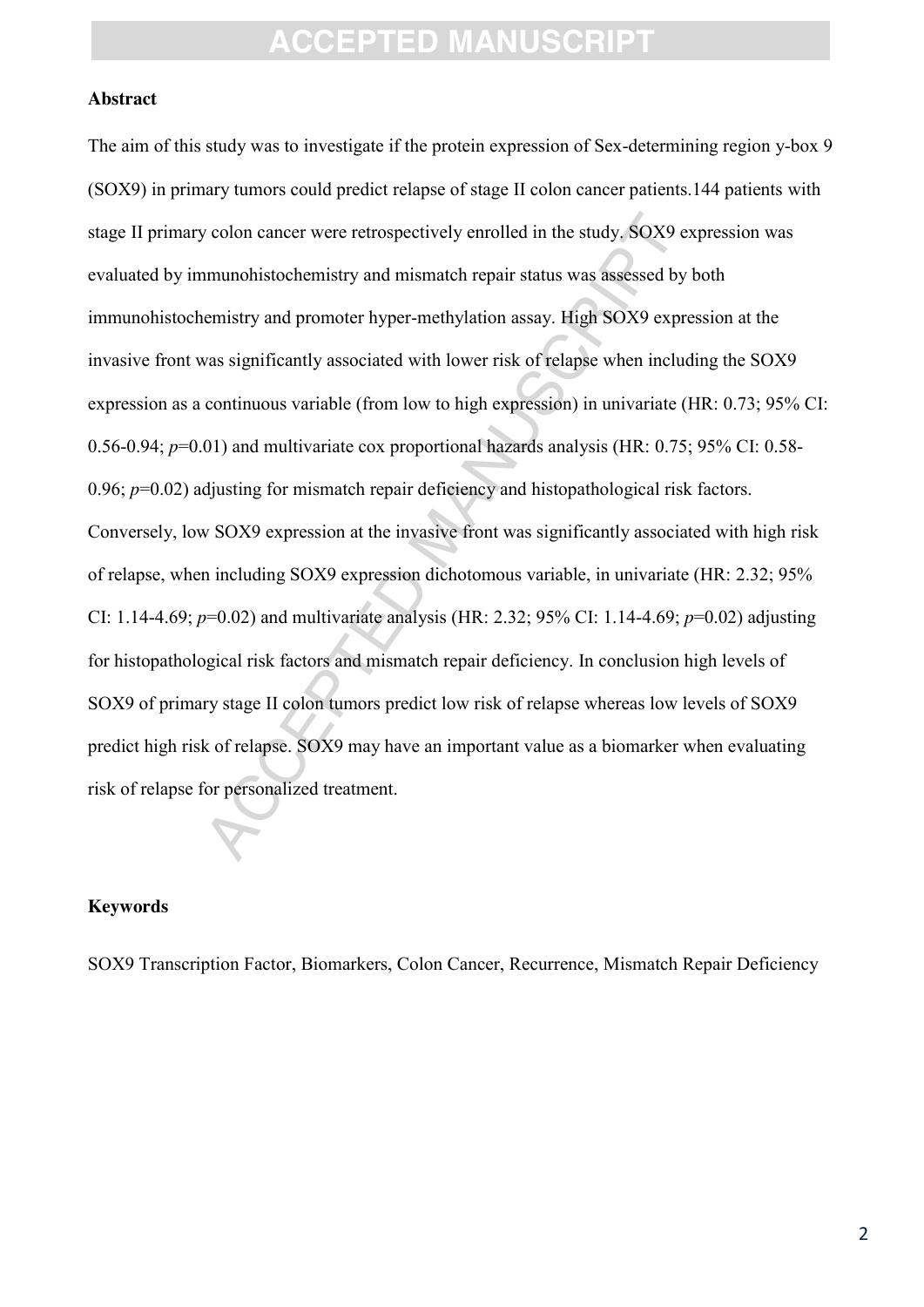### **1. Introduction**

ts with stage II colon cancer is offered adjuvant therapy based of al features (T4 stage, vein invasion, perineural invasion, margin pled lymph nodes, perforation, and low differentiated histology) surgical intervention ap Colorectal cancer is one of the most frequent malignancies of the western world[1]. Approximately one fourth of patients with colon cancer are diagnosed with stage II colon cancer[2]. Today, a minor group of patients with stage II colon cancer is offered adjuvant therapy based on high-risk histopathological features (T4 stage, vein invasion, perineural invasion, margin involvement, number of sampled lymph nodes, perforation, and low differentiated histology)[2,3]. Despite proper surgical intervention approximately 20% of all patients with stage II colon cancer have relapse of their cancer. Yet still no optimal biomarker has been established in the clinic to identify high risk patients and predict relapse of stage II colon cancer. Thus, the incentive for novel prognostic and predictive markers to identify the patients, who most likely will benefit from additional treatment, is extensive.

One of the hallmarks of cancer is genomic instability[4]. Microsatellite instability (MSI) can occur as a consequence of mismatch repair deficiency (dMMR)[5]. Germline mutations in mismatch repair (MMR) genes are associated with the Lynch Syndrome whereas *MutL homolog 1* (*MLH1*) promoter hyper-methylations are primarily found in sporadic colon cancer cases[6].

The cancer stem cell theory proposes that cancer stem cells are involved in initiation, progression, reoccurrence of cancer, and treatment response. Sex-determining region y-box 9 (SOX9) is a transcription factor involved in several developmental processes and is important for cell proliferation, senescence, and lineage commitment[7–10]. We hypothesized that there may be an association between the SOX9 expression in primary tumors of patients with stage II colon cancer and their risk of relapse. To test our hypothesis we investigated the SOX9 expression by immunohistochemistry (IHC) in primary tumors of patients with stage II colon cancer.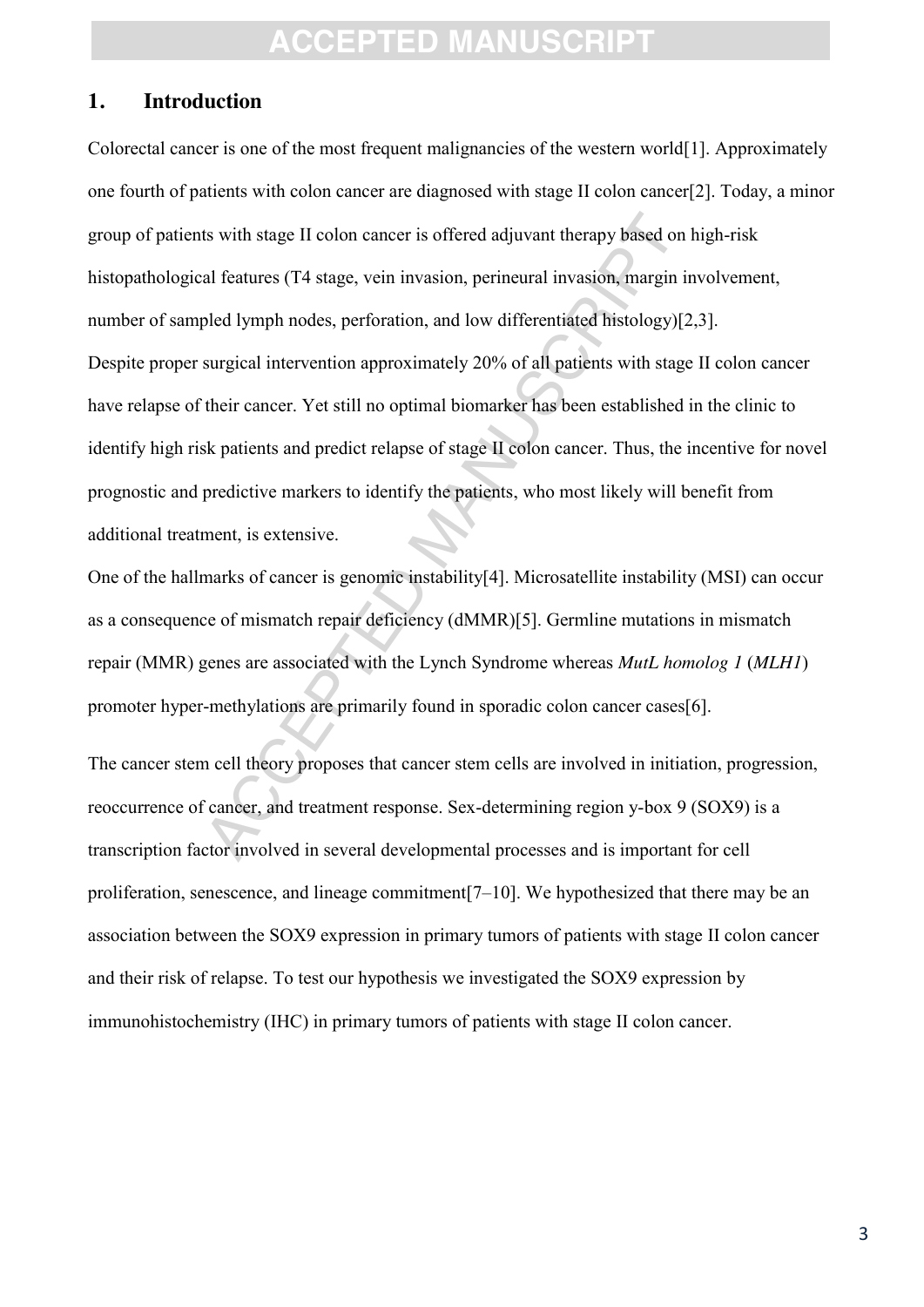#### **2. Methods and materials**

#### **2.1 Patient cohort**

the turnors from 144 patients diagnosed and treated for stage II constituted Constant Constant Constant Constant Constant Constant Constant Constant Constant Constant Constant Constant Constant Constant Constant Constant The study was performed as a retrospective cohort study. Formalin-fixed paraffin-embedded (FFPE) primary tumors from 144 patients diagnosed and treated for stage II colon cancer at Glostrup University Hospital, Gentofte University Hospital, and Herlev University Hospital in Denmark, were included consecutively from January 2005 to August 2008 using the national pathology registry of Denmark and patient medical records. The patients had undergone complete surgical resection as primary treatment. The inclusion period was based on the desire of a follow-up period of at least 5 years. Registered data, inclusion and exclusion criteria can be found in Appendix A. Enrollment and exclusion of patients is shown in Figure 1. The study was approved by the Scientific Ethics Committee of the Capital Region of Denmark (H-1-2013-028) and by the Data Protection Agency of the Capital Region of Denmark (2007-58-0015).

#### **2.2 Tumor Tissue**

The tumor tissue had been processed as part of the diagnostic routine following curative surgery. The tumor tissue was fixated in 10% neutral buffered formalin for ≥48 hours prior to paraffin embedding. From each patient two tissue blocks were obtained of the primary tumor. Full slides of the tumor were used for IHC against SOX9. Tissue microarrays (TMA's) were constructed with four 1 mm cores from each secondary tissue block as previously described[11]. A fifth 1 mm core in a tumor cell enriched area  $(\geq 50\%$  tumor cells) was punched for DNA extraction.

#### **2.3 IHC analysis**

All analysis and assays where conducted blinded to patient outcome.

#### **2.3.1 SOX9 IHC and evaluation**

 $3\mu$ m slides were cut and incubated for 45 min. at 60°C. IHC was performed using the EnVision<sup>TM</sup> FLEX, High pH detection system (Dako, Denmark) and the automated Autostainer Link 48 (Dako,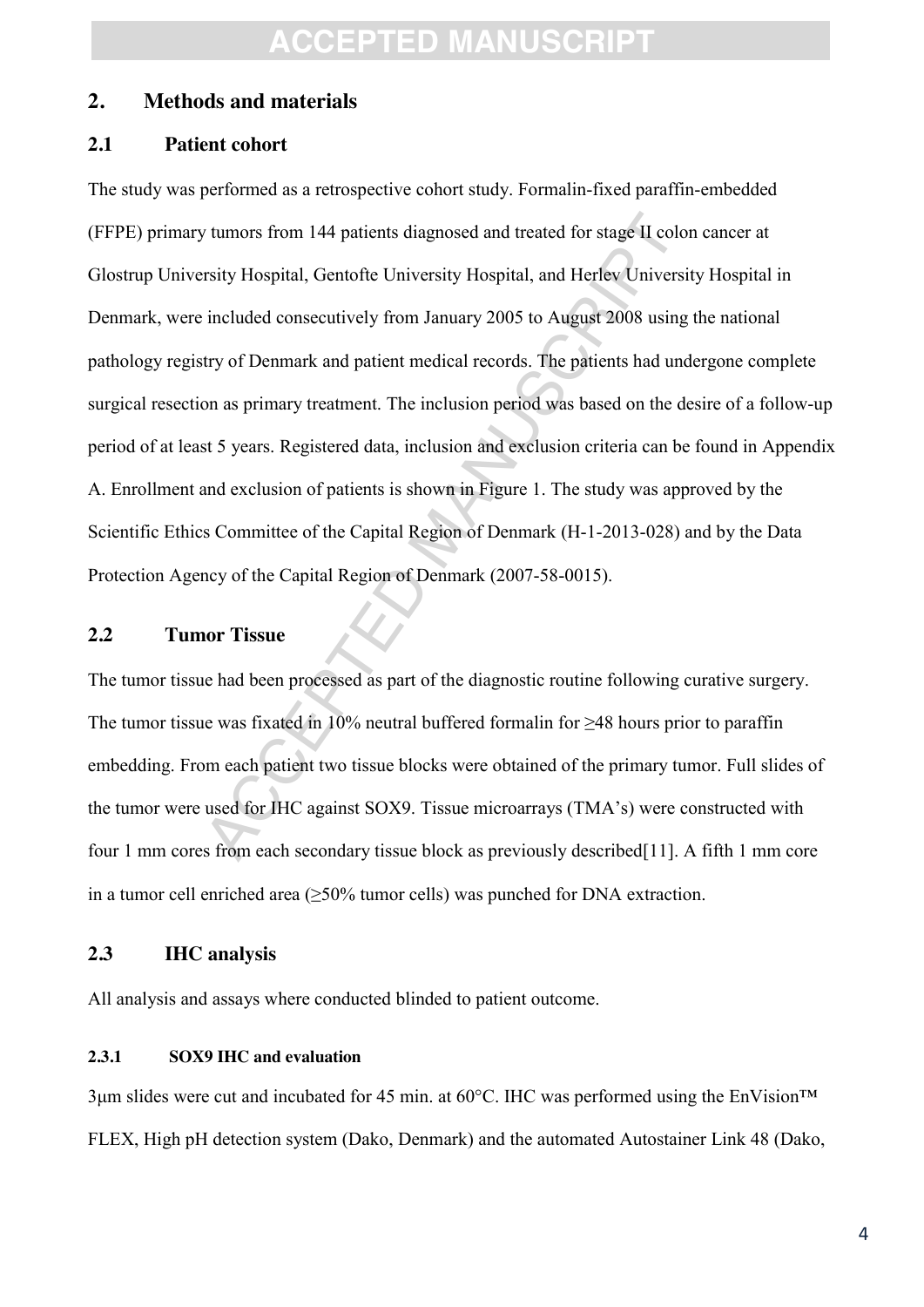Denmark) according to manufacturer's instructions. Anti-SOX9 antibody (1+10,000, Merck Millipore) was used for SOX9 detection. Specification of the antibody can be found in Supplementary Table 1. The tissue slides were counterstained with Mayers hematoxylin using the automated slide stainer Tissue-Tek®Prisma®/Film® (Sakura, Denmark). Finally, the slides were scanned using the Nanozoomer 2.0-HT (Hamamatzu, Germany).

The stability of the SOX9 antigen was evaluated by staining normal colon tissue that had been subjected to formalin-fixation for 3, 27, 51, and 123 hours. A control slide was included for each run and consisted of normal tissue from the colon, small intestine, testis, ventricle, and breast. The selection of the control tissues were based on previous reports of SOX9 staining [12–17].

estainer Tissue-Tek<sup>®</sup>Prisma<sup>®</sup>/Film<sup>®</sup> (Sakura, Denmark). Finally<br>the Nanozoomer 2.0-HT (Hamamatzu, Germany).<br>the SOX9 antigen was evaluated by staining normal colon tissu<br>malin-fixation for 3, 27, 51, and 123 hours. A co SOX9 expression was evaluated at the invasive front of the tumor and at the luminal surface independently by a specialized pathologist and a trained molecular biologist supervised by a specialized pathologist. We defined the invasive front as the area where the tumor periphery invades deepest into the colonic tissue. The luminal surface refers to the luminal surface of the neoplastic glands.

Five random areas were selected for each region, using the image analysis software Visiopharm Integrator System (version 4.5.6.516, Visiopharm, Denmark). Percent positive and negative tumor nuclei were counted and given a score: score 0 (0-5% positive nuclei), score 1 (>5-25% positive nuclei), score  $2$  (>25-50% positive nuclei), score 3 (>50-75% positive nuclei), and score 4 (>75% positive nuclei). An intensity score was given corresponding to score 0 (absent staining), score 1 (low), score 2 (moderate), and score 3 (high). The final score was generated by multiplying percent positive tumor nuclei with the intensity score. Tumors with overall score 0 was rerun to confirm the score and the few positive stromal cells was used as an internal control of the staining. Since SOX9 was present in almost all tumor nuclei when the staining was positive, the overall SOX9 expression was considered low when the overall score was 0-4. An overall score ranging from >4-12 was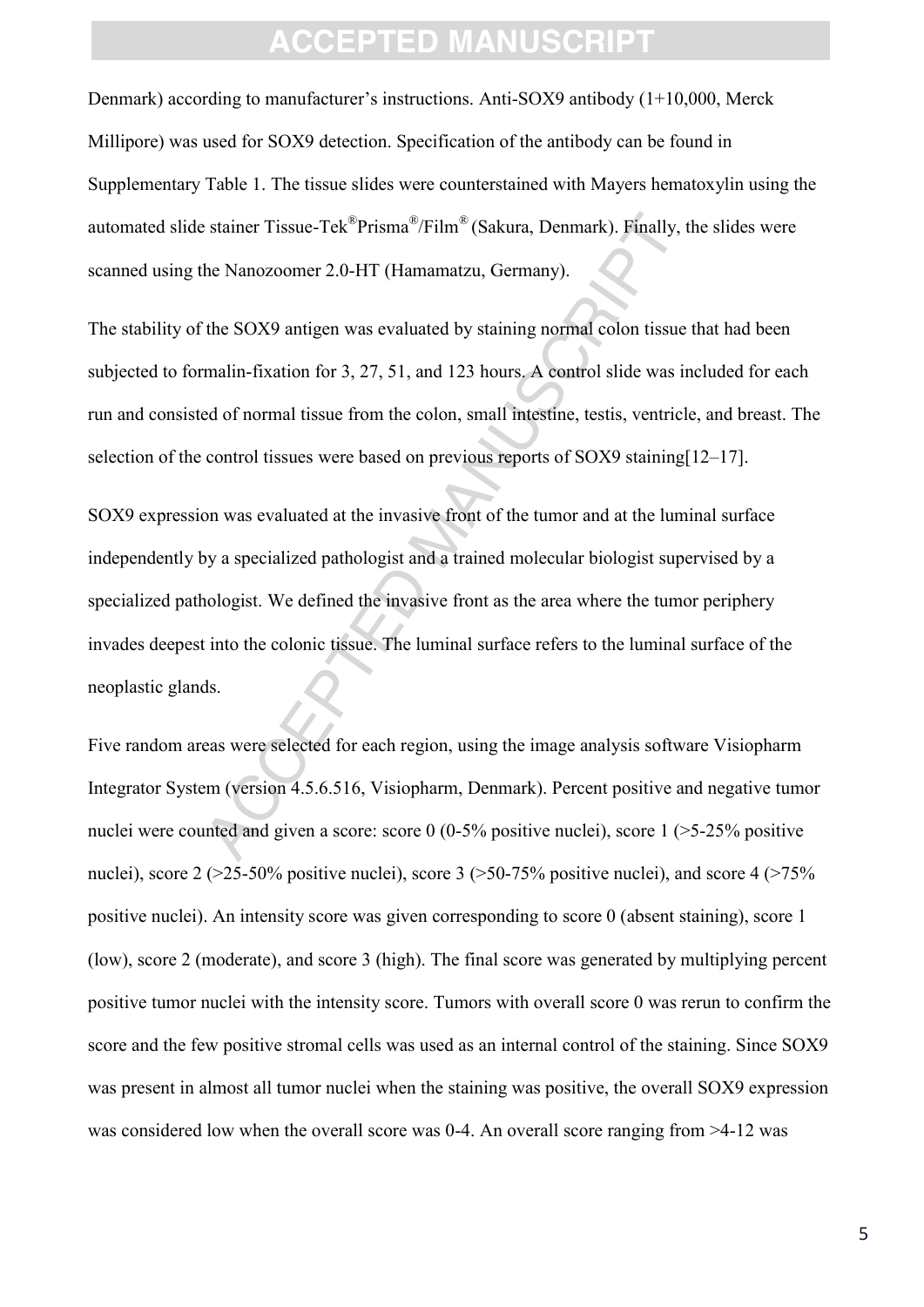considered as high SOX9 expression. A consensus score was generated in cases of inter-observer disagreement by evaluating the slides once more.

All histological features were evaluated by a specialized pathologist as part of the diagnostic routine. The criteria for vein infiltration were based on remnants of smooth muscle of the vein in the tumor tissue. Differentiation of the tumors was defined according to WHO classification of tumors, defining low differentiated tumors as tumors with 0-49% of glandular structures and high differentiated tumors by >49% of glandular structures[18].

#### **2.3.2 MMR IHC status**

teria for vein infiltration were based on remnants of smooth mu<br>ifferentiation of the tumors was defined according to WHO clas<br>fferentiated tumors as tumors with 0-49% of glandular structure<br>umors by >49% of glandular stru 3μm TMA sections was stained with monoclonal antibodies against MLH1 (Ready-To-Use, Dako, Denmark), MutS protein homolog 2 (MSH2) (1+400, CellMarque, CA, USA), MutS homolog 6 (MSH6) (Ready-To-Use, Dako, Denmark), and Postmeiotic Segregation Increased 2 (PMS2) (Ready-To-Use, Dako, Denmark) using the EnVision detection system described above. Specifications of the antibodies can be found in Supplementary Table 1. The tumor was considered dMMR if one or more of the four MMR proteins were absent in the tumor nuclei. If the tumor nuclei stained positive for one or more of the four MMR proteins, the tumor was MMR proficient (pMMR). Nuclear staining of stromal cells was used as an internal control. A positive control slide containing normal tonsil, appendix, pancreas, and liver was included in each run.

#### **2.4 Promoter hyper-methylation assay**

DNA was extracted from the 1mm core as previously described [19]. Promoter hyper-methylation of *MLH1*, *MSH2*, *MSH6*, and *PMS2* was assessed by the SALSA MS-MLPA ME011 Mismatch Repair genes kit (cat. no. EK1-FAM, MRC-Holland, The Netherlands) and performed according to manufacturer's instructions. Using the enclosed software, the methylation ratio was analyzed as "hyper-methylated" or "unmethylated". All unmethylated cases were analyzed twice to confirm status of case.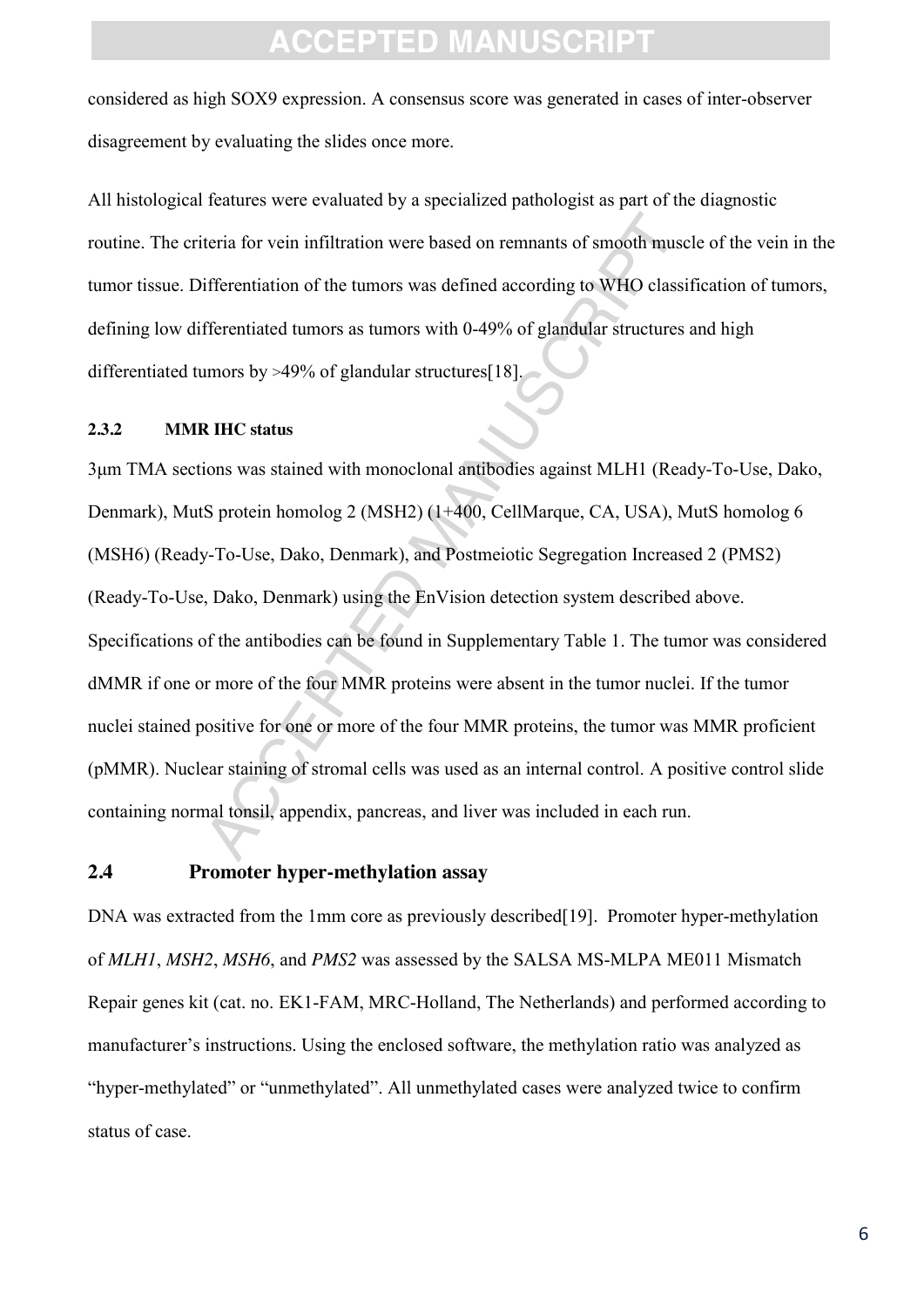#### **2.5 Statistics**

The primary end point of the study was whether the protein expression of SOX9 in primary tumors from stage II colon cancer patients could predict relapse. A secondary endpoint was to investigate the prognostic value of dMMR in stage II colon cancer patients with relapse.

If the tumor was positive for either of the risk factors: T4 stage, nerve infiltration, vein infiltration, low differentiated histological appearance (unless the tumor was dMMR), tumor perforation, or less than 12 lymph nodes sampled at primary resection, the patient was grouped as having a histopathological risk factor. This was done due to the relative small numbers of some of the histopathological risk factors.

Association between SOX9 expression levels and age were explored by the Spearman rank correlation. Rank test for location (Mann-Whitney U and Kruskal-Wallis) was applied to investigate associations between SOX9 expression levels and categorical variables.

value of dMMR in stage II colon cancer patients with relapse.<br>
s positive for either of the risk factors: T4 stage, nerve infiltratie<br>
ed histological appearance (unless the tumor was dMMR), tum<br>
nodes sampled at primary r Survival probabilities were estimated by Kaplan-Meier plots and compared by the log-rank test. Univariate and multivariate analysis adjusting for the histopathological risk factor variable and dMMR was done using the Cox proportional hazards model containing the SOX9 expression as a dichotomous variable (high/low) or as a continuous variable with a hazard ratio of three differences in scores and with relapse as outcome. The model assumptions were validated by sensitivity testing and martingale residuals.

A 5-year overall survival univariate model with SOX9 expression at the invasive front and the luminal surface as a dichotomous variable was conducted. Weighted Cohen´s Kappa statistics was applied for investigating inter-observer agreement. All statistical analysis was conducted in IBM SPSS Statistics 22 (IBM, Armonk, N.Y., USA) and SAS (version 9.3, SAS Institute, Cary, N.C., USA). *p*-values of  $\leq 0.05$  were considered significant.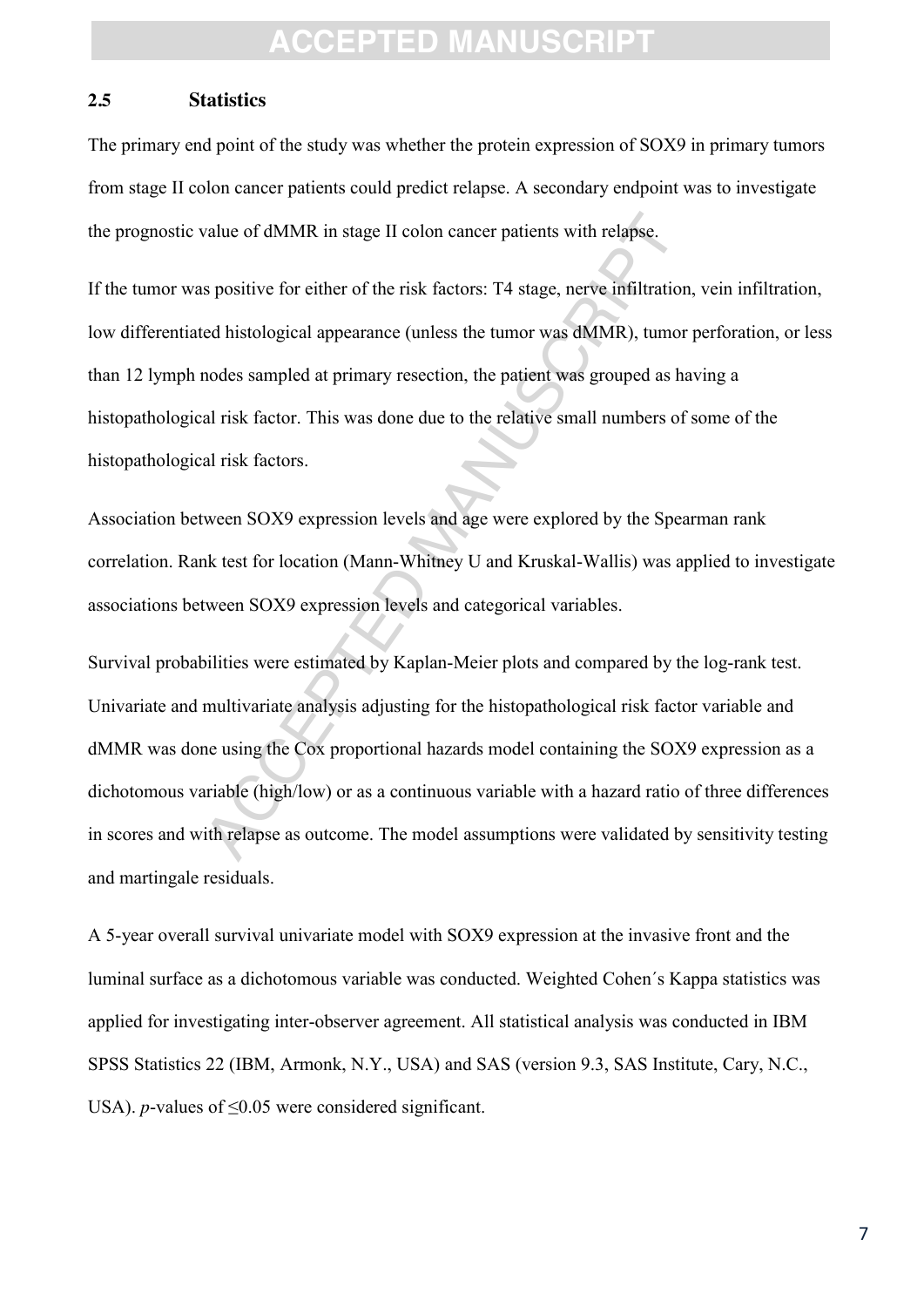#### **3. Results**

#### **3.1 Patients and clinical characteristics**

The median follow-up period was 92 months (range: 69-111 months). Among the 144 patients included in the study 37 patients (25.7%) relapsed during follow-up and 58 patients (40.3%) had died (Figure 1). The median time to relapse was 21 months (range: 4-84 months). Of the patients that relapsed 31 (83.8%) had died. The majority of patients with relapse (24 patients, 64.9%) had recurrence in two or more sites.

Overall 70 (48.6%) of the patients had one or more histopathological risk factors associated with their primary tumor. All of the patients had a tumor cell free resection margin. The luminal surface of the tumor was not available from two patients. Thus, the luminal surface was only analyzed on tumor samples from 142 patients. Overall patient characteristics are presented in Table 1.

study 37 patients (25.7%) relapsed during follow-up and 58 pat<br>The median time to relapse was 21 months (range: 4-84 month<br>(83.8%) had died. The majority of patients with relapse (24 pa<br>vo or more sites.<br>6%) of the patient A total of 33 (22.9%) patients had dMMR tumors, whereof 30 (90.9%) were MLH1 and PMS2 deficient. MSH2 and MSH6 deficiency was seen in 1 (3.0%) tumor and 2 (6.1%) tumors demonstrated solely MSH6 deficiency. Promoter hyper-methylation assay was conducted to further characterize the patient cohort as most sporadic colon cancer cases are caused by *MLH1* promoter hyper-methylations[6]. Of the dMMR tumors 28 (84.8%) were *MLH1* promoter hyper-methylated. No promoter hyper-methylation was observed in tumors with MSH2 and/or MSH6 deficiency. Overall 5 out of 144 (3.5%) patients had dMMR tumors without promoter hyper-methylations.

#### **3.2 SOX9 expression**

The SOX9 staining was not was not affected by the fixation or the storage time of the tissue. The SOX9 expression in the normal tissue can be found in Supplementary Figure 1. Both intratumoral and intertumoral heterogeneous SOX9 expression was observed in the colon cancer tissue (Figure 2). In most cases SOX9 stained positive in > 75% (score 4) of the tumor nuclei, however, the staining intensity ranged from highly intense to very low. Interestingly, SOX9 protein expression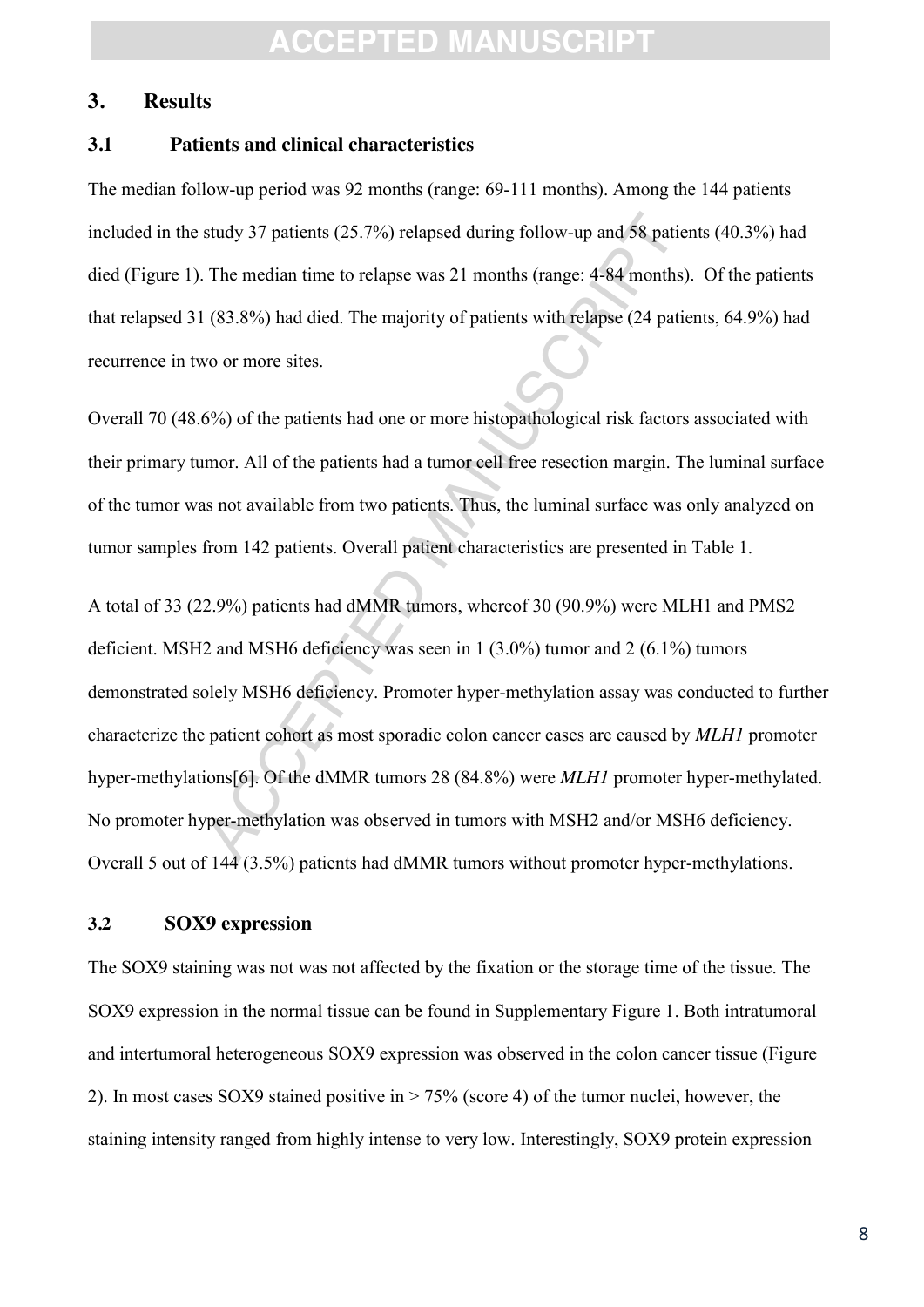was not detected in 11 (7.6%) and 12 (8.3%) of the tumors at the invasive front and luminal surface, respectively (Figure 2).

#### **3.3 SOX9 and risk of relapse**

ignificant correlation between SOX9 expression at either the inv<br>of the tumors and age, gender, tumor side, or histopathological<br>ier survival plots showed a significant difference in relapse free<br>versesion at the invasive There was no significant correlation between SOX9 expression at either the invasive front or at the luminal surface of the tumors and age, gender, tumor side, or histopathological risk factors (Table 1). Kaplain-Meier survival plots showed a significant difference in relapse free survival of patients with low SOX9 expression at the invasive front of their primary tumor compared to patients with high SOX9 expression (Figure 3). SOX9 expression levels at the luminal surface showed no significant difference in relapse free survival time (Figure 3).

Univariate cox proportional hazards analysis showed that low SOX9 expression at the invasive front in the tumor was statistically associated with higher risk of relapse, see Table 2. Similarly in multivariate analysis, low SOX9 expression at the invasive front was significantly associated with 2.3 higher risk relapse (Table 2). For univariate and multivariate survival analyses, including SOX9 as a continuous variable, the risk of relapse decreased with 25% when there was a difference of 3 in the SOX9 score from low SOX9 expression to high expression at the invasive front (Table 2).

For univariate analysis tumor perforation was not included due to the low number of events in the patient cohort. Of the histopathological risk factors T-stage, nerve infiltration, or less than 12 sampled lymph nodes increased the risk of relapse significantly with 2 to 4-fold (Table 2). In multivariate analysis the occurrence of one or more histopathological risk factors was associated with an approximate 3-fold risk of relapse (Table 2). Furthermore, dMMR was significantly associated with an approximately 80% reduced risk of relapse both in univariate and multivariate analysis (Table 2). There was no association between low SOX9 expression and 5-year overall survival by univariate cox proportional hazards analysis (HR: 1.56; 95% CI: 0.79-3.09; *p*=0.2).The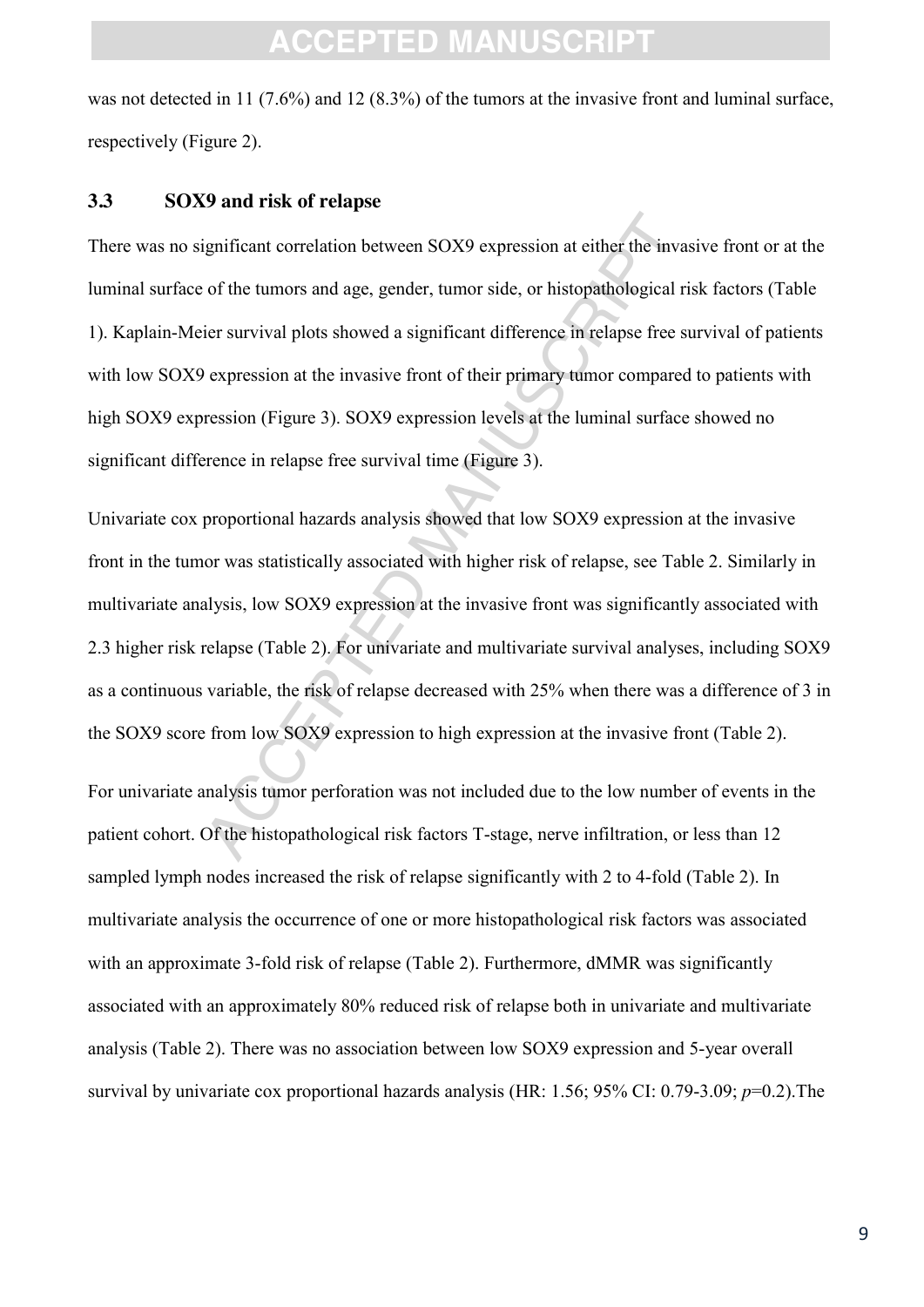inter-observer agreement of the intensity score of SOX9 at the invasive front showed a high concordance with a Cohen's weighted  $\kappa$ -coefficient of 0.84 (95% CI: 0.77-0.91).

#### **4. Discussion**

To our knowledge this is the first study investigating the protein expression of SOX9 as a potential biomarker of relapse in patients diagnosed with a stage II colon cancer. By investigating a comprehensive characterized patient cohort with stage II colon cancer and following the REMARK guidelines[20], we found that low SOX9 expression at the invasive front of their primary tumors was significantly associated with relapse.

**Sion**<br>sion<br>dge this is the first study investigating the protein expression of<br>alapse in patients diagnosed with a stage II colon cancer. By inve<br>characterized patient cohort with stage II colon cancer and follo<br>we found The SOX9 expression pattern was very heterogeneous in the tumors, especially in the central tumor region. In effort to adjust for the heterogeneity, the luminal surface and the invasive front within each tumor were scored separately. Our results emphasize the importance of histopathology in diagnostics and validation of the biomarker expression patterns. The inter-observer concordance was high even with two evaluators with different professions, indicating that this analysis is robust, reproducible, and could be implemented as part of the clinical routine.

The underlying molecular mechanisms for the association of decreased SOX9 expression with risk of relapse are not fully solved. Together with SOX8 and SOX10, SOX9 is part of the SOX family group called SOXE[21]. The function of the SOXE transcription factors are highly context dependent and they bind and regulate differently depending on the environment they are subjected to. Therefore, the regulation of SOX9 and the exact function of SOX9 is complex. The transcription factor has been reported as having both oncogenic and tumor-suppressive effects in colorectal cancer[7,9,10,22].

A recent paper by The Cancer Genome Atlas provided a comprehensive molecular analysis of colorectal carcinomas and reported that *SOX9* was frequently mutated[23]. The mutations consisted of frameshift and nonsense mutations, suggesting that SOX9 may play a tumor-suppressive

10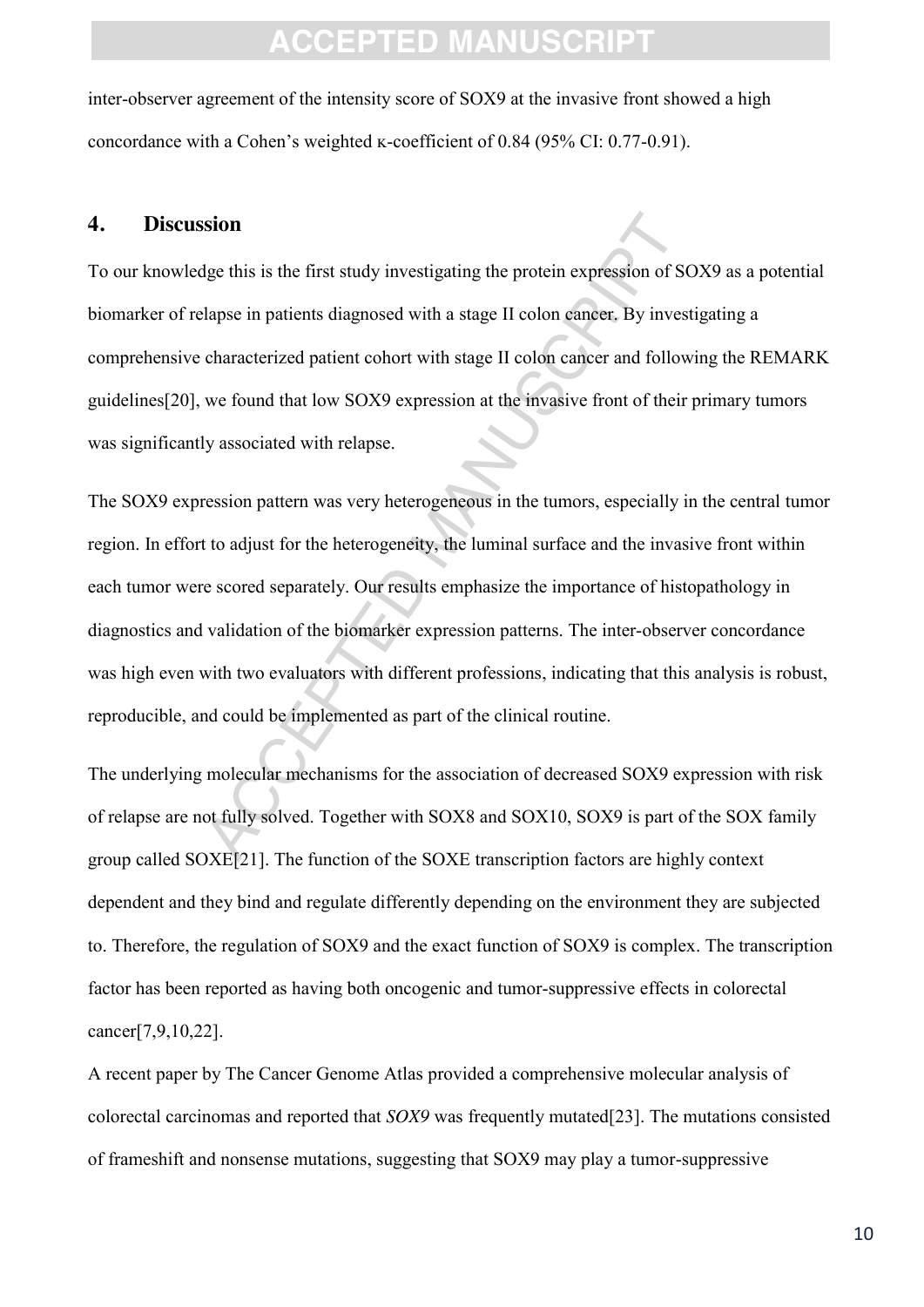role[23]. This has further been supported by studies reporting widespread hyperplasia and dysplasia in the intestinal epithelium of *Sox9* deficient mice[10,24]. Additionally, *SOX9* has been reported to be a canonical Wnt/β-catenin target gene in human colon cancer cells [9], exerting a negative feedback loop by inhibiting the signaling pathway as well[10]. Abdel-Samad and colleagues reported a truncated variant of *SOX9* lacking its transactivation domain. The variant stimulated the canonical Wnt pathway but also inhibited wildtype SOX9[25]. This could be a plausible explanation for the conflicting roles of SOX9 reported in the literature.

by inhibiting the signaling pathway as well[10]. Abdel-Samad and variant of *SOX9* lacking its transactivation domain. The variant variant of *SOX9* lacking its transactivation domain. The variant way but also inhibited wi A low or non-detectable expression of SOX9 at the invasive front and an associated higher risk of relapse together with a lower risk of relapse the higher the SOX9 expression detected, could illustrate that SOX9 is crucial tumor suppressor governing proliferation and expansion of the cells. The lack of expression can be triggered by mutations but also by promoter hyper-methylations. Indeed, *SOX9* promoter hyper-methylations has been previously reported to be associated with *SOX9* expression loss and bladder cancer progression[26].

Decreased expression and the heterogeneous expression of the transcription factor in the colon tumors might be dependent on extracellular signaling from the stroma. It could be speculated that the tumor cells with low or absent SOX9 at the invasive are a subclone gaining properties to enter the epithelial-mesenchymal transition. Accordingly, providing the tumor cells with the ability to migrate and invade further into the tissue, thereby gaining increased metastatic potential and reaching another stage of cancer progression.

The fact that we did not find any association to risk of relapse at the luminal surface of the neoplastic glands could be that loss of SOX9 in the tumor cells of this area does not have the same metastatic potential as deeper in the tissue. However, further studies are necessary to shed light on the exact functions of the epigenetic and mutational effects on SOX9 protein expression and the potential association to cancer progression and risk of relapse.

11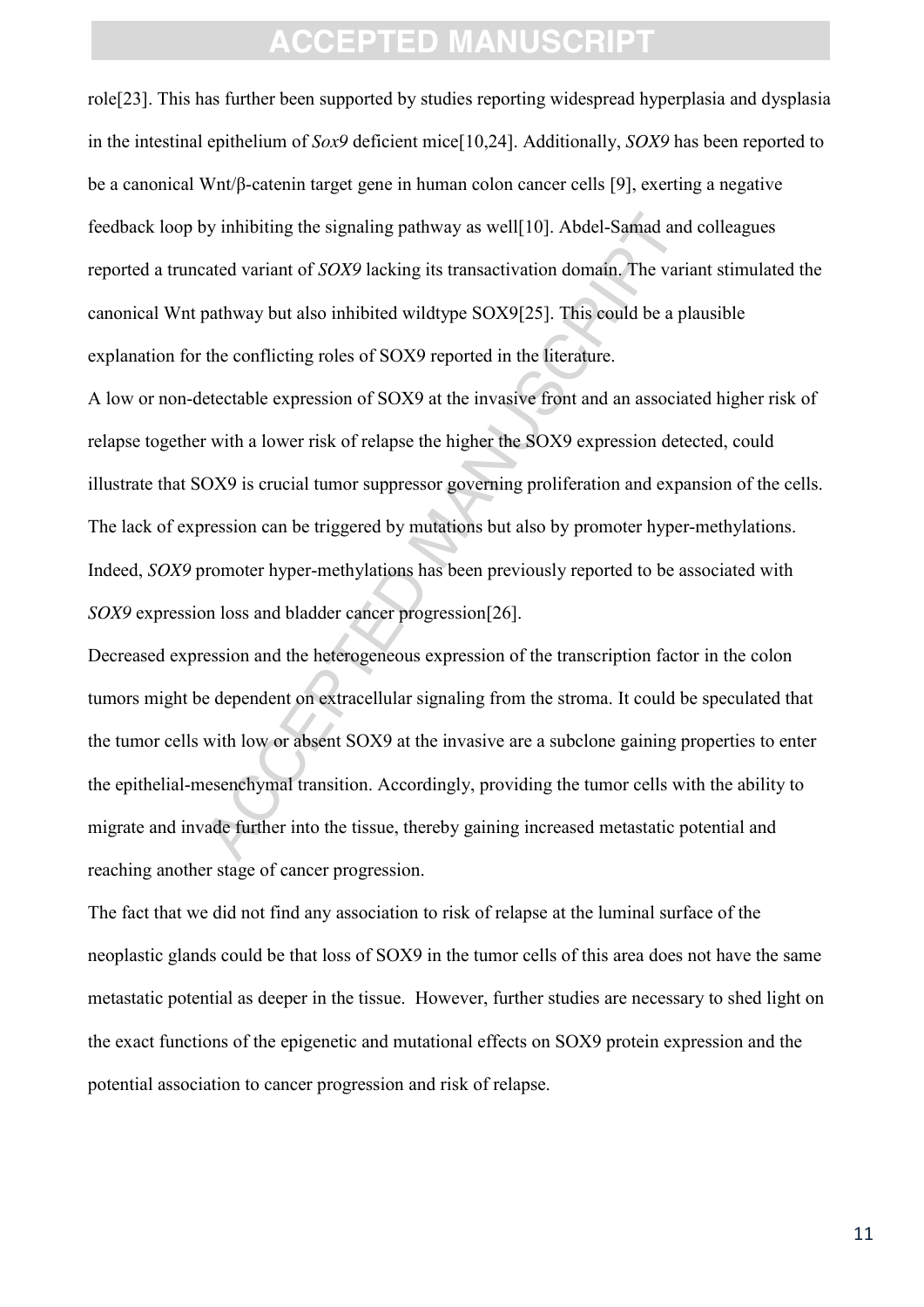SOX9 has previously been reported as overexpressed in colorectal cancer, which we also observed in the majority of the cases[7,15,25,27–32].Currently, there is no consensus guidelines nationally or internationally regarding scoring of SOX9. Thus, we decided to score most informatory by scoring at the invasive front and at the luminal surface instead of an average score of the whole tumor slide. However, this also makes our study differ from other prognostic studies of SOX9 in colorectal cancer [7,15,30].

front and at the luminal surface instead of an average score of th<br>also makes our study differ from other prognostic studies of SO.<br>J.<br>any correlation between high expression of SOX9 and poorer preted[15] nor could Panza We did not find any correlation between high expression of SOX9 and poorer prognosis as previously reported[15] nor could Panza *et al*. in their study[30]. The description of the patient cohort is sparse which makes it difficult to point out differences from the present study and thereby plausible explanations for the discrepancies of the studies. Interestingly, SOX9 protein overexpression has been found to predict reduced overall survival in stage III and not stage II colon cancer patients, which provides a plausible explanation to why we did not find any correlation between SOX9 expression and overall survival [27]. Furthermore, the use of different antibodies can influence the results, as these potentially recognize different epitopes of the SOX9 protein. This also constrains our study, as we only investigated one antibody which was the most applied in the literature. Optimally, we could have investigated and validated our findings more thorough by applying antibodies from additional suppliers but unfortunately this was not possible.

Both high and low SOX9 expression levels has been associated with MSI[30,31]. However, we did not find any correlation between SOX9 expression levels and MMR status. As expected dMMR in our study was significant associated with a lower risk of relapse which has also been reported by other studies[33,34]. The majority of the dMMR tumors were hyper-methylated in the *MLH1*  promoter, indicating sporadic colon cancer[6]. MMR deficiency was investigated by IHC as part of the diagnostic routine. The MMR deficiency could have been verified by MSI testing, however this was unfortunately not possible. Instead the methylation profile of the MMR genes was tested to provide additional information to the cohort as *MLH1* promoter hyper-methylations are most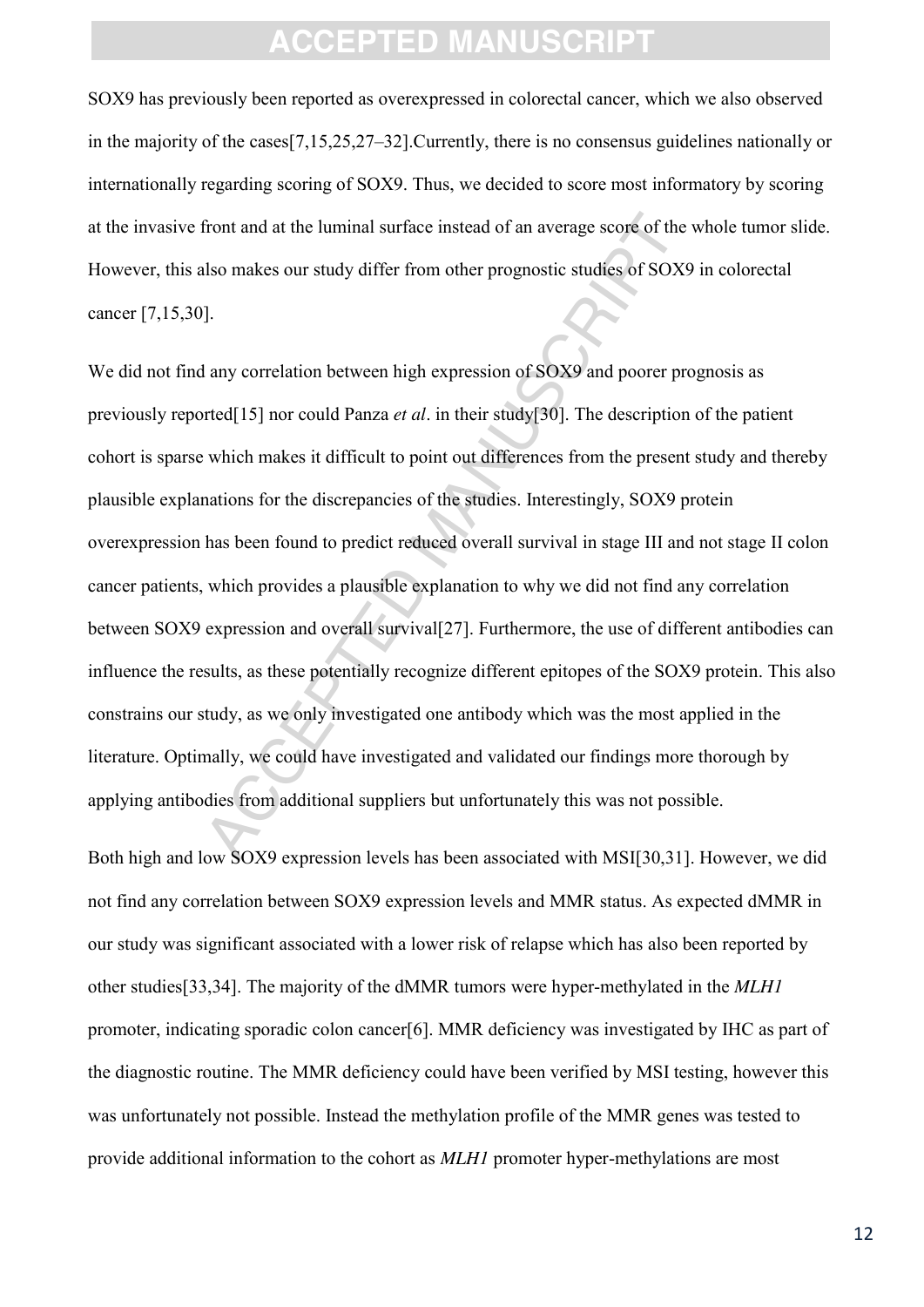commonly found in sporadic colon cancer cases. However, it should be noted that a few cases of patients harboring both *MLH1* promoter hyper-methylations and *MLH1* mutations has been reported[6,35]. The likeliness of this is small in our study as we only selected patients at 50 years of age or above. It is uncertain whether the patients with dMMR tumors without hyper-methylations had a hereditary factor. Unfortunately, in our study these tumors were not genetically investigated as this has not been the general procedure.

The SOX9 expression level was neither associated with gender nor age as others have previously described[30]. Of the conventional histopathological risk factors vein infiltration and the histological subtypes were not associated with relapse which may be due to the relatively small size of our study.

is uncertain whether the patients with dMMR tumors without hy factor. Unfortunately, in our study these tumors were not gene<br>been the general procedure.<br>The general procedure associated with gender nor age as otherency of An important limitation of this study is the exclusion of patients with other primary cancers prior to or after their primary diagnosis of stage II colon cancer. This comprises a selection bias of the patients not reflecting all patients seen in the clinic. Due to the setup of the study we cannot argue that our findings can be directly translated into recommending adjuvant therapy to SOX9 expression indicated high risk patients. We believe that a larger randomized clinical trial is needed for answering that present issue. However, the stratification of high risk patients by their SOX9 expression may provide information for more intense follow-up of these patients and we believe that a hazard ratio of 2.32 would be high enough to justify this.

#### **5. Conclusion**

In conclusion this is the first study to report that low SOX9 protein expression at the invasive front of primary stage II colon tumors predicts high risk of relapse. Conversely, a high SOX9 protein expression level at the invasive front of primary stage II colon tumors predicts low risk of relapse. SOX9 expression may have an important value as a biomarker for prediction of relapse. If our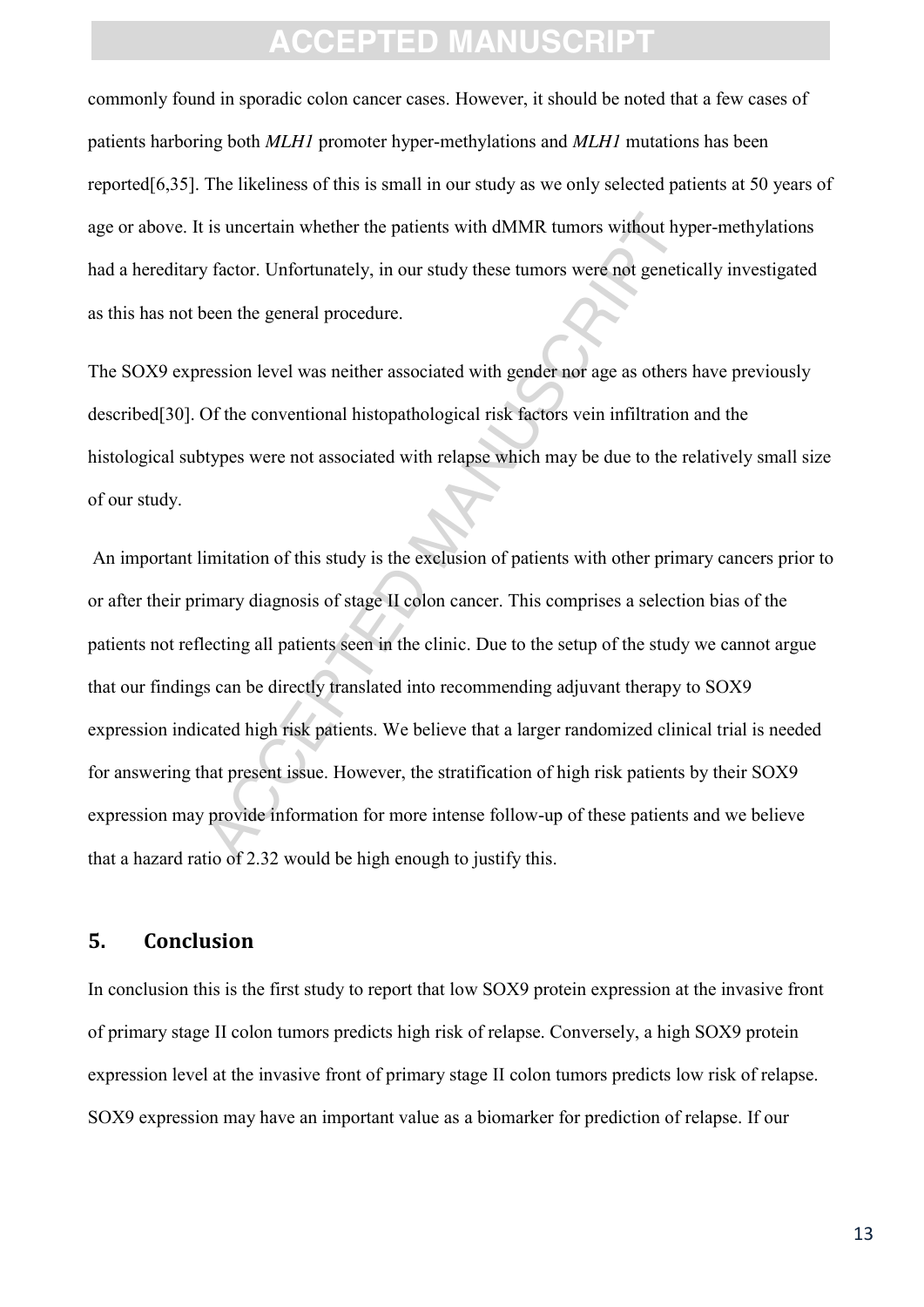findings are further validated, SOX9 analysis has a potential to enter the clinical pathology routine in evaluating risk of relapse for further personalized treatment.

### **Abbreviations**

dMMR, Mismatch repair deficiency; IHC, Immunohistochemistry; MLH1, MutL homolog 1 ; MMR, Mismatch repair; MSH2, MutS protein homolog 2; MSH6, MutS homolog 6; MSI, Microsatellite instability; pMMR, Mismatch repair proficient; PMS2, Postmeiotic Segregation Increased 2; SOX9, Sex-determining region y-box 9; TMA, Tissue microarray

### **Acknowledgements**

The work was funded by Department of Pathology at Herlev University Hospital, Department of Science, Systems and Models at Roskilde University, Familien Spogaards Fund, Thora og Viggo Groves Mindelegat, Direktør Jacob Madsen & Hustru Olga Madsens Fund, and Dagmar Marshalls Fund.

CCEPTED MANUSCRIPT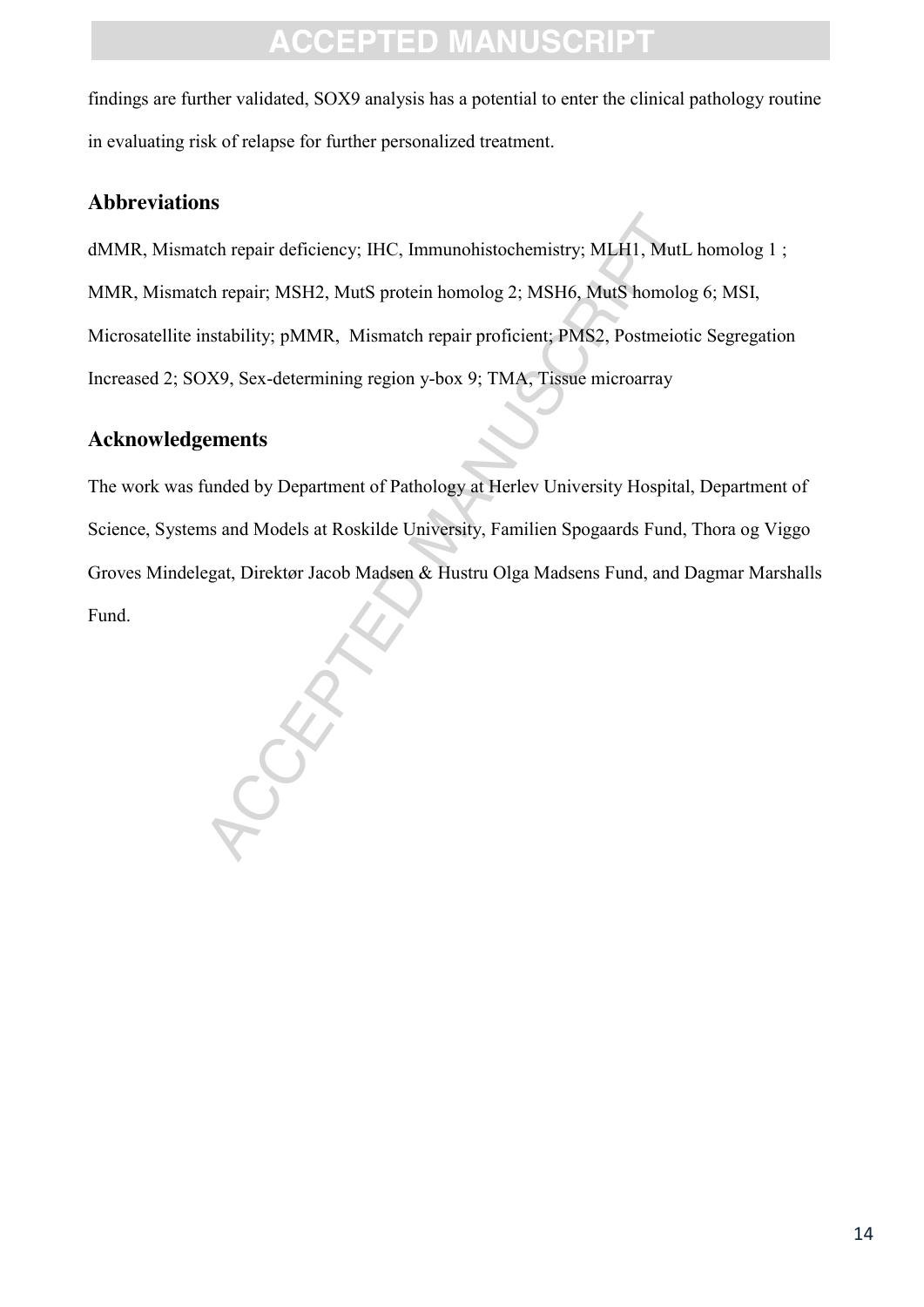### **References**

- [1] Jemal A, Bray F, Center MM, Ferlay J, Ward E, Forman D. Global cancer statistics. CA Cancer J Clin 2011;61:69–90.
- [2] Benson III AB, Schrag D, Somerfield MR, et al. American Society of Clinical Oncology Recommendations on Adjuvant Chemotherapy for Stage II Colon Cancer. J Clin Oncol 2004;22:3408–19.
- [3] Böckelman C, Engelmann BE, Kaprio T, Hansen TF, Glimelius B. Risk of recurrence in patients with colon cancer stage II and III : A systematic review and meta-analysis of recent literature. Acta Oncol (Madr) 2015;54:5–16.
- [4] Hanahan D, Weinberg RA. Hallmarks of cancer: The Next Generation. Cell 2011;144:646–74.
- [5] Peña-Diaz J, Jiricny J. Mammalian mismatch repair: Error-free or error-prone? Trends Biochem Sci 2012;37:206–14.
- II AB, Schrag D, Somerfield MR, et al. American Society of Clinical<br>endations on Adjuvant Chemotherapy for Stage II Colon Cancer. J Cl<br>4408–19.<br>an C, Engelmann BE, Kaprio T, Hansen TF, Glimelius B. Risk of rece<br>cer stage I [6] Parsons MT, Buchanan DD, Thompson B, Young JP, Spurdle AB. Correlation of tumour BRAF mutations and MLH1 methylation with germline mismatch repair (MMR) gene mutation status: a literature review assessing utility of tumour features for MMR variant classification. J Med Genet 2012;49:151–7.
- [7] Matheu A, Collado M, Wise C, et al. Oncogenicity of the Developmental Transcription Factor Sox9. Cancer Res 2012;72:1301–15.
- [8] Mori-Akiyama Y, van den Born M, van ES JH, et al. SOX9 is Required for the Differentiation of Paneth Cells in the Intestinal Epithelium. Gastroenterology 2007;133:539–46.
- [9] Blache P, van de Wetering M, Duluc I, et al. SOX9 is an intestine crypt transcription factor, is regulated by the Wnt pathway, and represses the CDX2 and MUC2 genes. J Cell Biol 2004;166:37– 47.
- [10] Bastide P, Darido C, Pannequin J, et al. Sox9 regulates cell proliferation and is required for Paneth cell differentiation in the intestinal epithelium. J Cell Biol 2007;178:635–48.
- [11] Poulsen TS, Espersen MLM, Kofoed V, Dabetic T, Høgdall E, Balslev E. Comparison of Fluorescence In Situ Hybridization and Chromogenic In Situ Hybridization for Low and High Throughput HER2 Genetic Testing. Int J Breast Cancer 2013;2013:1–5.
- [12] Lan KC, Chen YT, Chang C, et al. Up-Regulation of SOX9 in Sertoli Cells from Testiculopathic Patients Accounts for Increasing Anti-Mullerian Hormone Expression via Impaired Androgen Receptor Signaling. PLoS One 2013;8:1–11.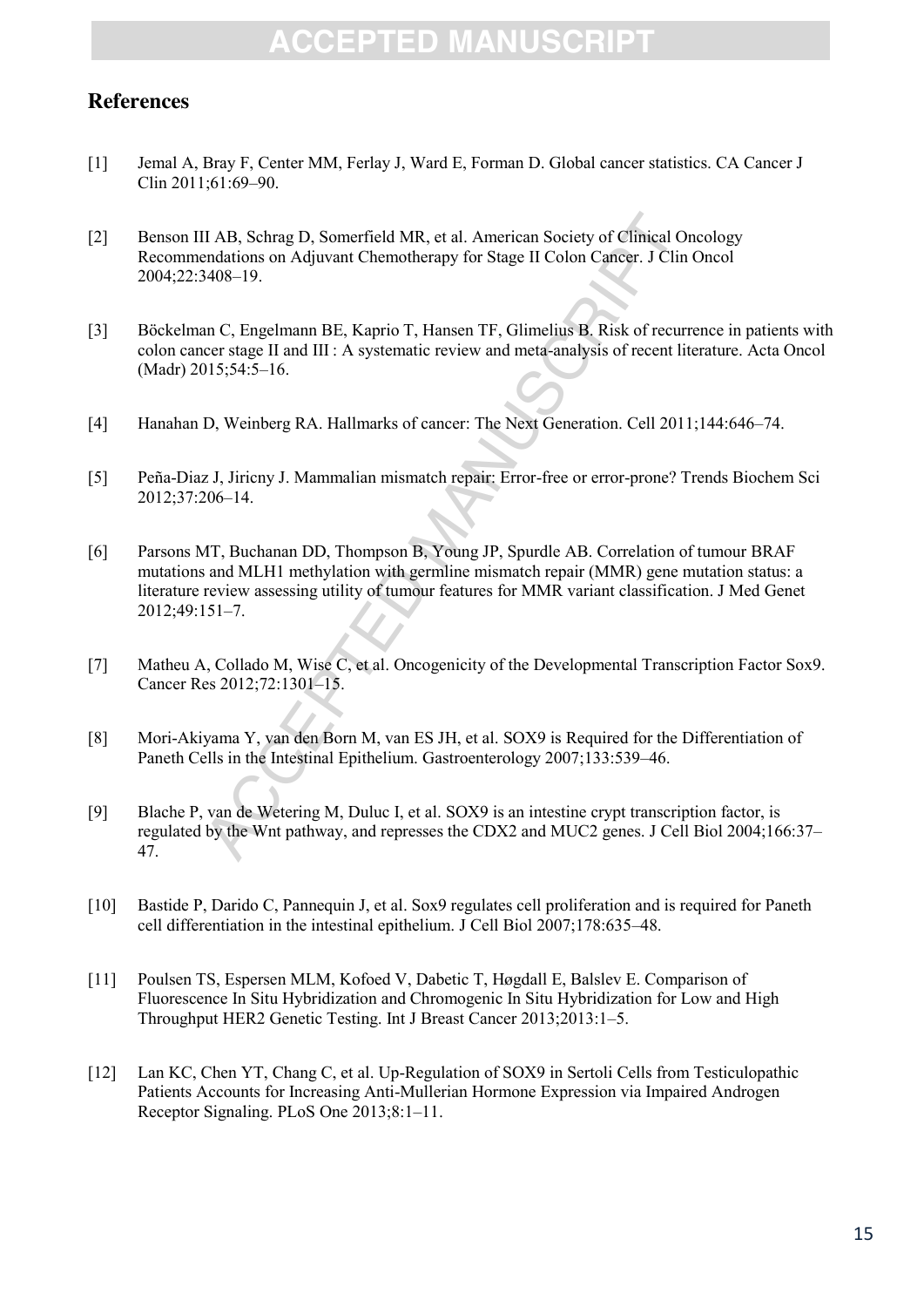- [13] Sashikawa Kimura M, Mutoh H, Sugano K. SOX9 is expressed in normal stomach, intestinal metaplasia, and gastric carcinoma in humans. J Gastroenterol 2011;46:1292–9.
- [14] Sun M, Uozaki H, Hino R, et al. SOX9 expression and its methylation status in gastric cancer. Virchows Arch 2012;460:271–9.
- [15] Lü B, Fang Y, Xu J, et al. Analysis of SOX9 Expression in Colorectal Cancer. Am J Clin Pathol 2008;130:897–904.
- ng Y, Xu J, et al. Analysis of SOX9 Expression in Colorectal Cancer:<br>
897–904.<br>
2897–904.<br>
2897–904.<br>
2897–904.<br>
2897–904.<br>
2897–904.<br>
2897–904.<br>
2897–904.<br>
2897–904.<br>
2897–904.<br>
2897–904.<br>
2897–904.<br>
2897–904.<br>
2897–908.<br> [16] Ramalingam S, Daughtridge GW, Johnston MJ, Gracz AD, Magness ST. Distinct levels of Sox9 expression mark colon epithelial stem cells that form colonoids in culture. Am J Physiol Gastrointest Liver Physiol 2012;302:G10–20.
- [17] Chakravarty G, Moroz K, Makridakis NM, et al. Prognostic significance of cytoplasmic SOX9 in invasive ductal carcinoma and metastatic breast cancer. Exp Biol Med 2011;236:145–55.
- [18] Bosman FT, Carneiro F, Hruban RH, Theise ND. WHO Classification of Tumours of the Digestive System. 4th ed. Lyon: IARC Press; 2010.
- [19] Kaae J, Szecsi PB, Meldgaard M, et al. Individuals with complete filaggrin deficiency may have an increased risk of squamous cell carcinoma. Br J Dermatol 2014;170:1380–1.
- [20] McShane LM, Altman DG, Sauerbrei W, Taube SE, Gion M, Clark GM. REporting recommendations for tumor MARKer prognostic studies (REMARK). Eur J Cancer 2005;41:1090–6.
- [21] Pevny LH, Lovell-Badge R. Sox genes find their feet. Curr Opin Genet Dev 1997;7:338–44.
- [22] Marcker Espersen ML, Olsen J, Linnemann D, Høgdall E, Troelsen JT. Clinical Implications of Intestinal Stem Cell Markers in Colorectal Cancer. Clin Colorectal Cancer 2015;14:63–7.
- [23] The Cancer Genome Atlas Network. Comprehensive Molecular Characterization of Human Colon and Rectal Cancer. Nature 2012;487:330–7.
- [24] Zalzali H, Naudin C, Bastide P, et al. CEACAM1, a SOX9 direct transcriptional target identified in the colon epithelium. Oncogene 2008;27:7131–8.
- [25] Abdel-Samad R, Zalzali H, Rammah C, et al. MiniSOX9, a dominant-negative variant in colon cancer cells. Oncogene 2011;30:2493–503.
- [26] Aleman A, Adrien L, Lopez-Serra L, et al. Identification of DNA hypermethylation of SOX9 in association with bladder cancer progression using CpG microarrays. Br J Cancer 2008;98:466–73.
- [27] Candy PA, Phillips MR, Redfern AD, et al. Notch-induced transcription factors are predictive of survival and 5-fluorouracil response in colorectal cancer patients. Br J Cancer 2013;109:1023–30.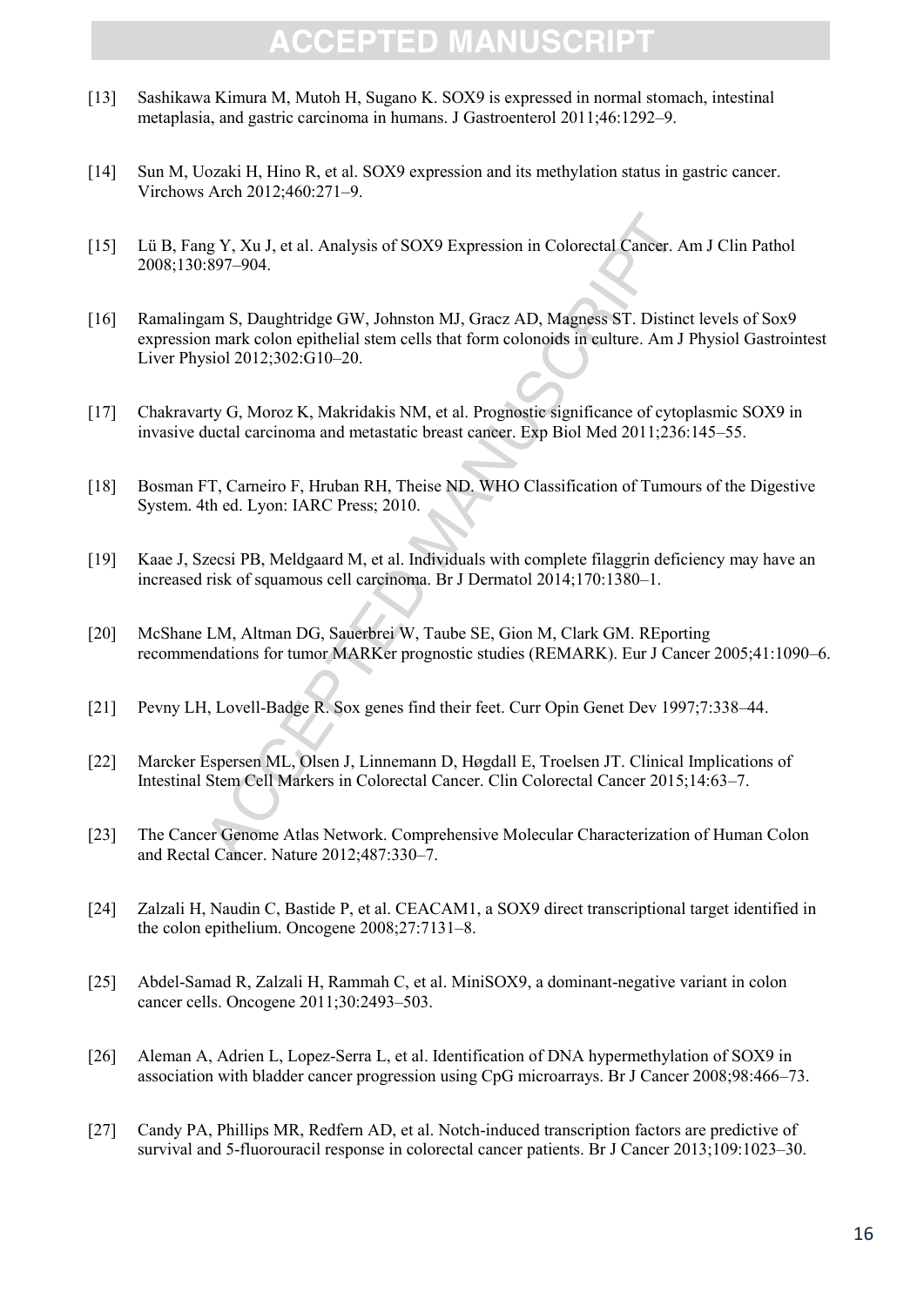- [28] Lü B, Xu J, Lai M, Zhang H, Chen J. A transcriptome anatomy of human colorectal cancers. BMC Cancer 2006;6:1–9.
- [29] Huang M-Y, Chen H-C, Yang I-P, et al. Tumorigenesis and tumor progression related gene expression profiles in colorectal cancer. Cancer Biomarkers 2013;13:269–79.
- [30] Panza A, Pazienza V, Ripoli M, et al. Interplay between SOX9, β-catenin and PPARγ activation in colorectal cancer. Biochim Biophys Acta 2013;1833:1853–65.
- [31] Andersen CL, Christensen LL, Thorsen K, et al. Dysregulation of the transcription factors SOX4, CBFB and SMARCC1 correlates with outcome of colorectal cancer. Br J Cancer 2009;100:511–23.
- [32] Shen Z, Deng H, Fang Y, et al. Identification of the interplay between SOX9 and S100P in the metastasis and invasion of colon carcinoma. Oncotarget 2015;6:20672–84.
- n profiles in colorectal cancer. Cancer Biomarkers 2013;13:269–79.<br>
Pazienza V, Ripoli M, et al. Interplay between SOX9, β-catenin and l<br>
cancer. Biochim Biophys Acta 2013;1833:1853–65.<br>
CL, Christensen LL, Thorsen K, et [33] Sinicrope FA, Foster NR, Thibodeau SN, et al. DNA Mismatch Repair Status and Colon Cancer Recurrence and Survival in Clinical Trials of 5-Fluorouracil-Based Adjuvant Therapy. J Natl Cancer Inst 2011;103:863–75.
- [34] Hutchins G, Southward K, Handley K, et al. Value of mismatch repair, KRAS, and BRAF mutations in predicting recurrence and benefits from chemotherapy in colorectal cancer. J Clin Oncol 2011;29:1261–70.
- [35] de la Chapelle A, Hampel H. Clinical Relevance of Microsatellite Instability in Colorectal Cancer. J Clin Oncol 2010;28:3380–7.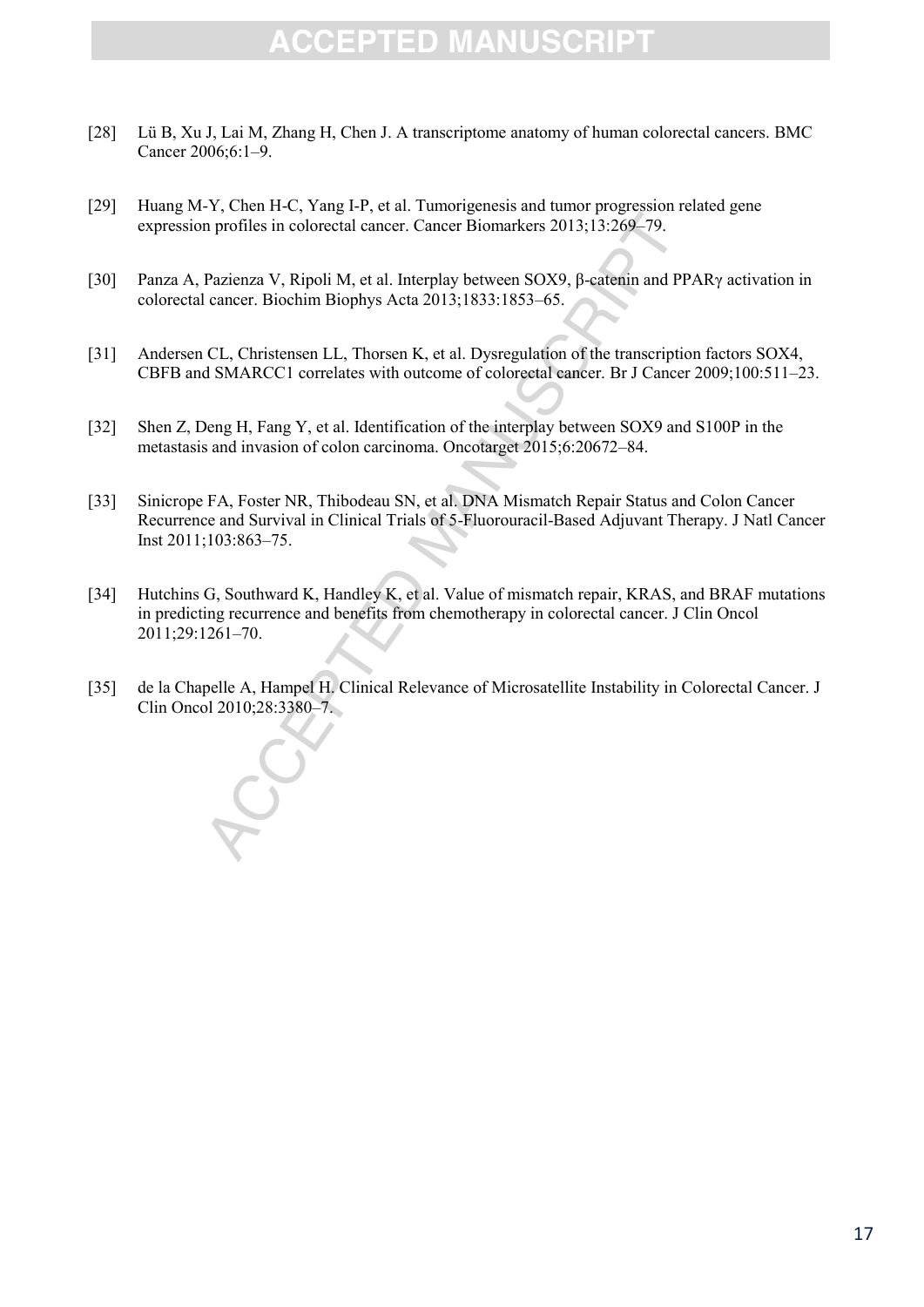### **Figure legends**

Figure 1. Flow-chart showing enrollment and exclusion of patients from the study. Abbreviations: n, number of patients; IBD, inflammatory bowel diseases.

The strength standard standard standard is a moniton of sole (C, D, E, F). (A) SOX9 expression by an x2.7 magnification at x1.25 magnification. (B, D, F) are x20 magnification of mark expressed in nuclei of the epithelial Figure 2. Immunohistochemical staining of SOX9 in normal colon tissue (A,B) and in stage II colon cancer tissue  $(C, D, E, F)$ . (A) SOX9 expression by an x2.7 magnification.  $(C, E)$  SOX9 expression by an x1.25 magnification. (B, D, F) are x20 magnification of marked areas of (A, C, E). (A,B) SOX9 is expressed in nuclei of the epithelial cells at the bottom of the crypts. (C, D) High expression of SOX9 in tumor cells. (E, F) Undetected SOX9 expression in tumor cells, including internal stromal control for the SOX9 staining.

**Figure 3.** Relapse free survival of low vs. high SOX9 expression at (A) the luminal surface and at (B) the invasive front of the primary tumors from patients with stage II colon cancer. Abbreviations: HR, Hazard ratio (Cox proportional hazards model, univariate); CI, Confidence interval.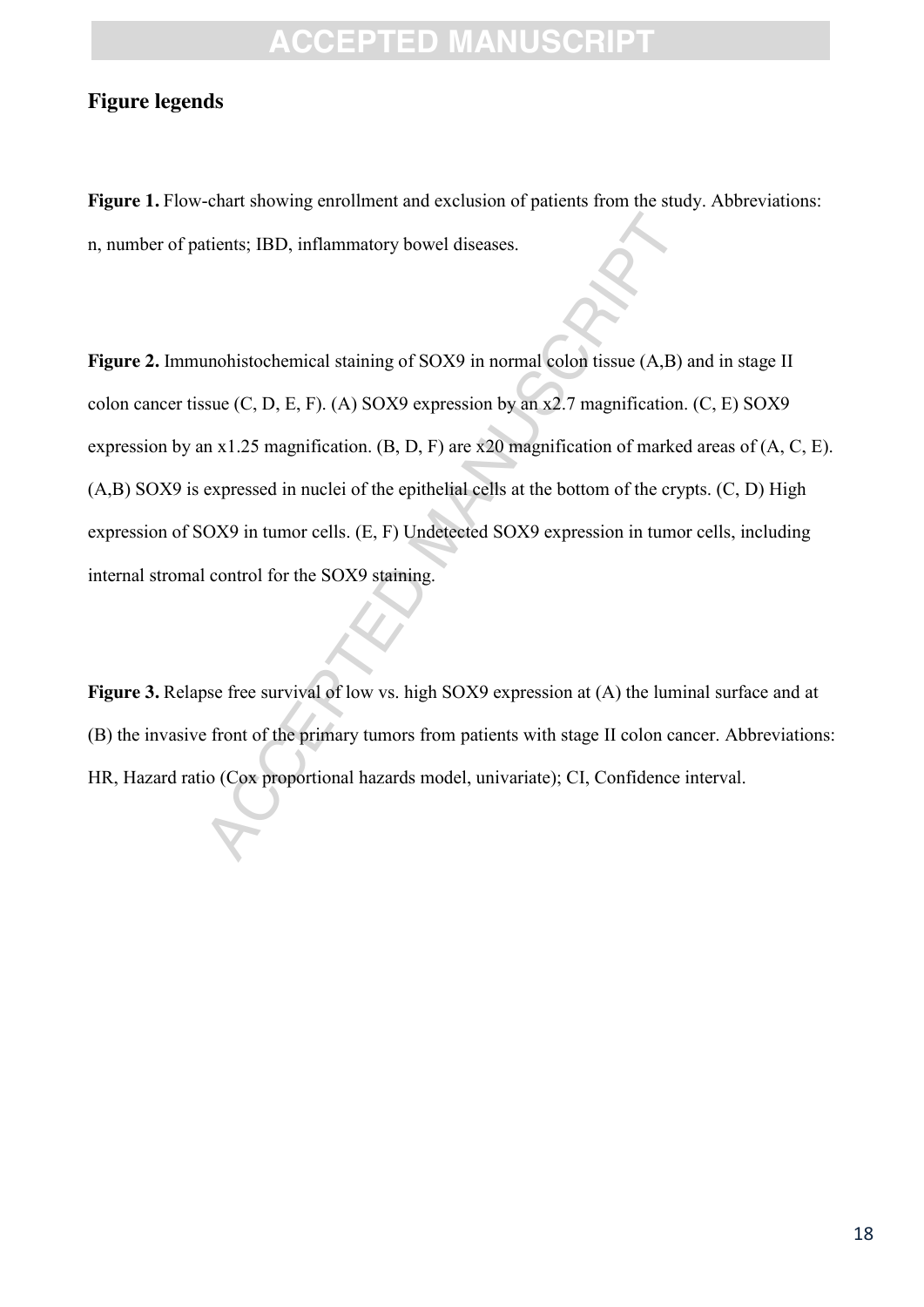

Figure 1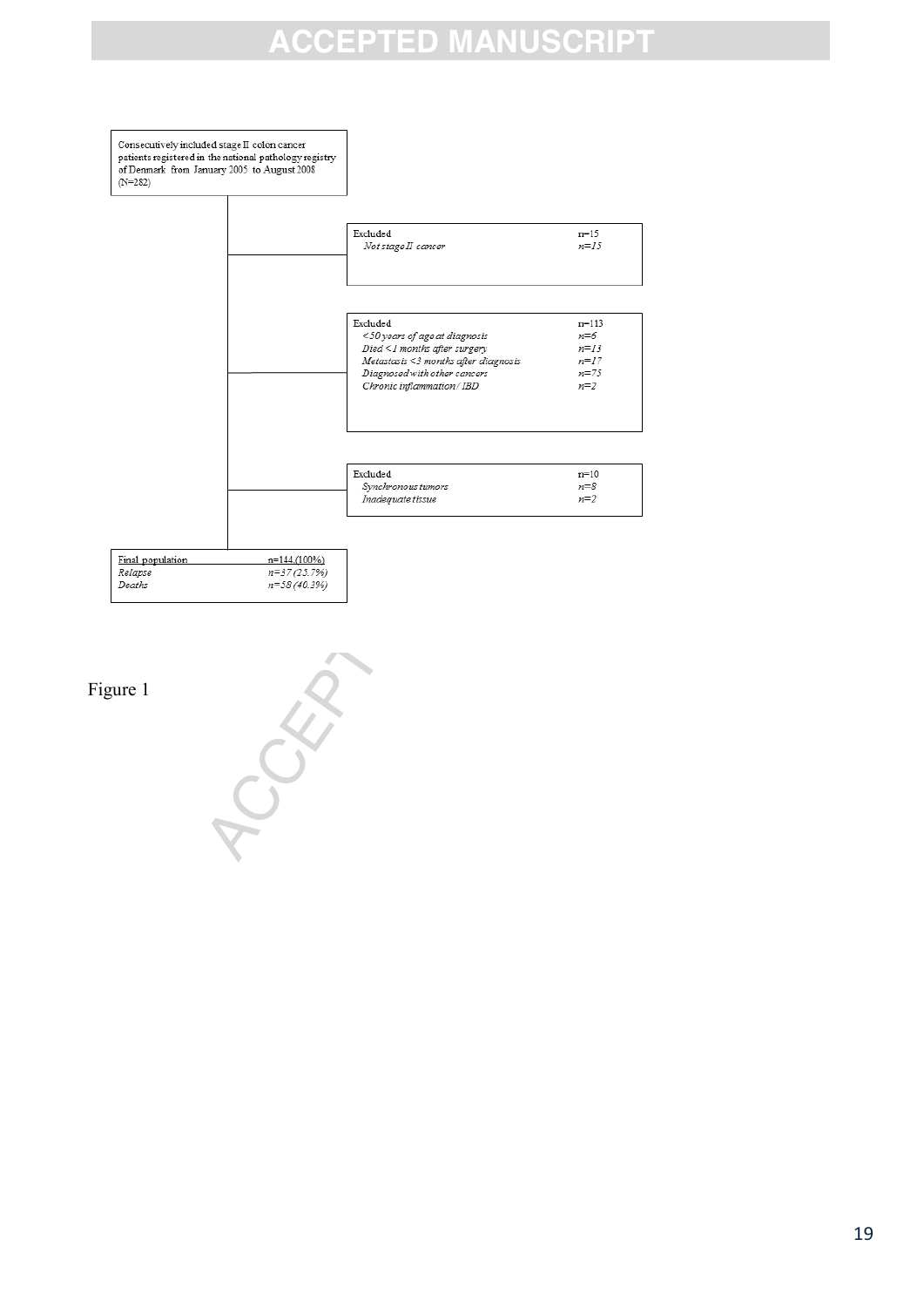

Figure 2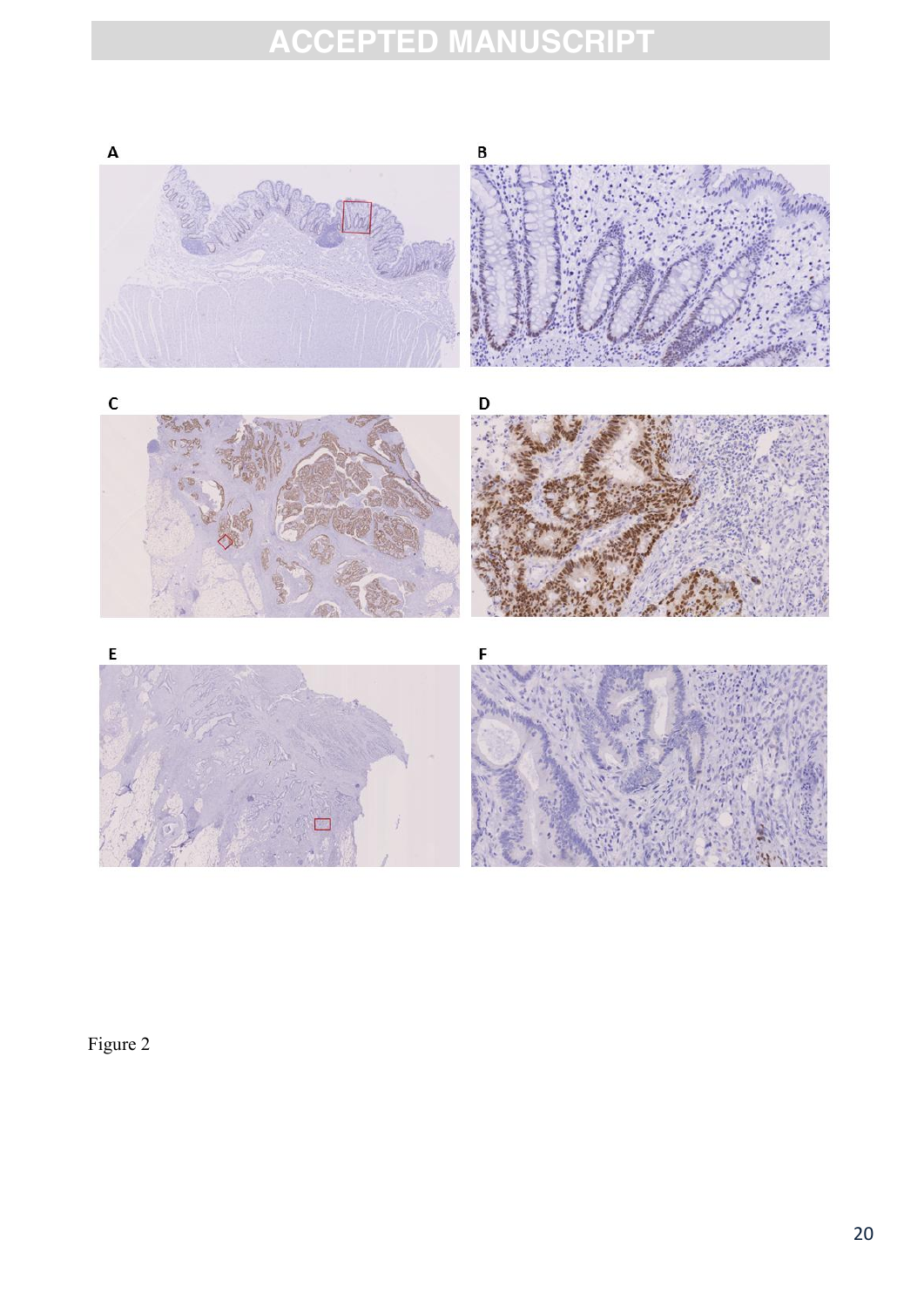

Figure 3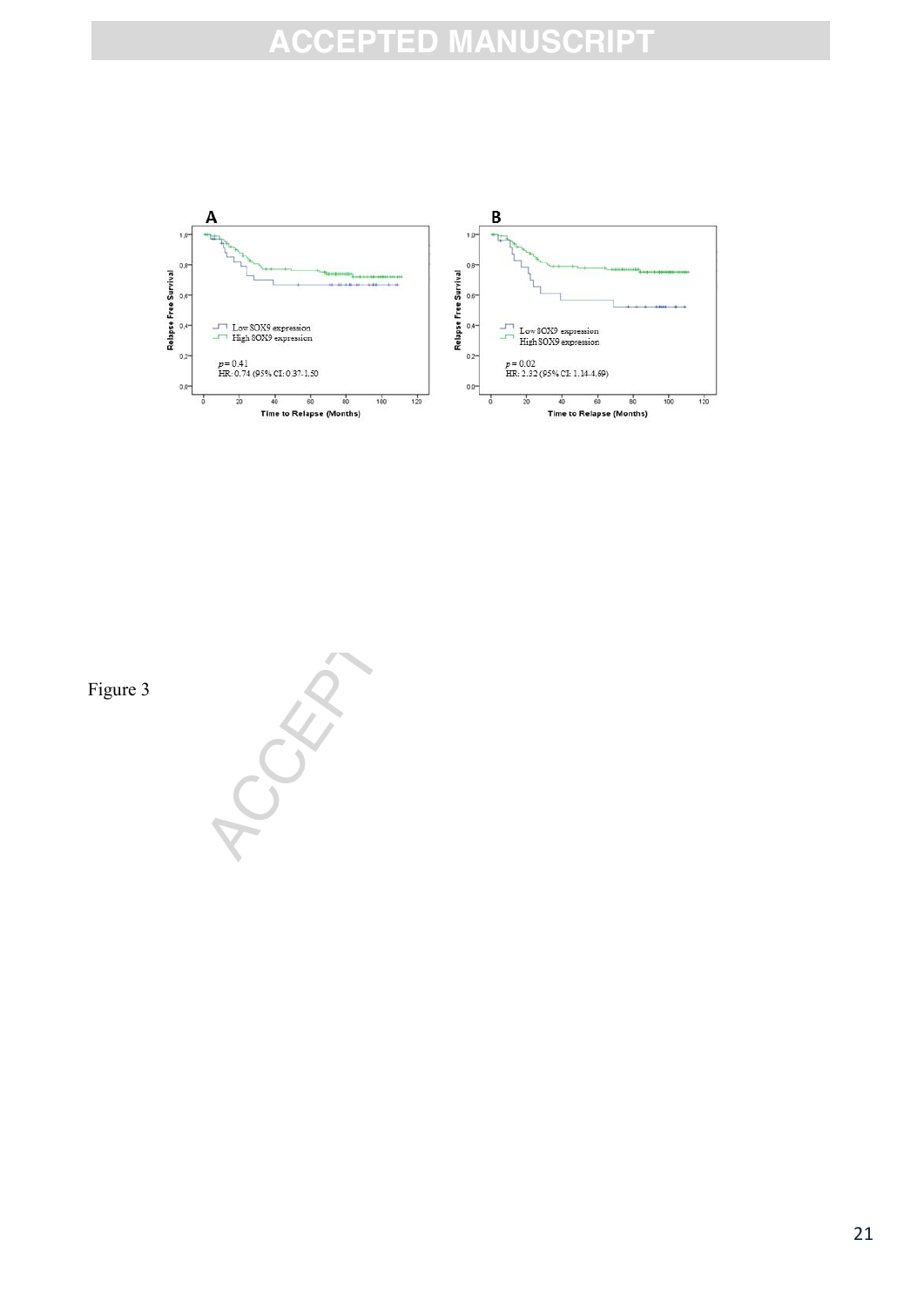### **Tables**

**Table 1.** Patient baseline characteristics.

|                                              | No. of        | SOX9 Invasive Front         |                      | SOX9 Luminal Surface        |                           |
|----------------------------------------------|---------------|-----------------------------|----------------------|-----------------------------|---------------------------|
|                                              | Patients      | $(n=144)$<br>Median (range) | $p$ -value           | $(n=142)$<br>Median (range) | $p$ -value                |
| <b>Total Number of Patients</b>              | 144           |                             |                      |                             |                           |
| Age, years                                   |               |                             | 0.95<br>$(R=0.01)^a$ |                             | 0.53<br>$(R = -0.05)^{a}$ |
| Median (Range)                               | 73 (50-90)    |                             |                      |                             |                           |
| Gender                                       |               |                             | $0.78^{b}$           |                             | $0.93^{b}$                |
| Female                                       | 74 (51.4%)    | $8(0-12)$                   |                      | $8(0-12)$                   |                           |
| Male                                         | 70 (48.6%)    | $8(0-12)$                   |                      | $8(0-12)$                   |                           |
| Tumor Location                               |               |                             | $-0.36^{b}$          |                             | 0.30 <sup>b</sup>         |
| Right                                        | 73 (50.7%)    | $8(0-12)$                   |                      | $8(0-12)$                   |                           |
| Left                                         | 71 (49.3%)    | $8(0-12)$                   |                      | $8(0-12)$                   |                           |
| Histological Risk Factor <sup>d</sup>        |               |                             | $0.33^{b}$           |                             | $0.26^{b}$                |
| Yes                                          | 70 (48.6%)    | $8(0-12)$                   |                      | $8(0-12)$                   |                           |
| N <sub>0</sub>                               | 74 (51.4%)    | $8(0-12)$                   |                      | $8(0-12)$                   |                           |
|                                              |               |                             |                      |                             |                           |
| T-stage                                      |               |                             | $0.18^{b}$           |                             | $0.22^{b}$                |
| T <sub>3</sub>                               | 123 (85.4%)   | $8(0-12)$                   |                      | $8(0-12)$                   |                           |
| T <sub>4</sub>                               | $21(14.6\%)$  | $8(0-12)$                   |                      | $8(0-12)$                   |                           |
|                                              |               |                             | 0.39 <sup>c</sup>    |                             | $0.73^{\circ}$            |
| Histological subtype<br>High differentiation | 112 (77.8%)   | $8(0-12)$                   |                      | $8(0-12)$                   |                           |
| Low differentiation                          | $15(10.4\%)$  | $8(3-12)$                   |                      | $8(0-12)$                   |                           |
| Mucinous                                     | $17(11.8\%)$  | $8(0-12)$                   |                      | $8(0-12)$                   |                           |
|                                              |               |                             |                      |                             |                           |
| Vein infiltration                            |               |                             | $0.47^{b}$           |                             | 0.20 <sup>b</sup>         |
| Yes                                          | $29(20.1\%)$  | $8(0-12)$                   |                      | $8(0-12)$                   |                           |
| No                                           | 115 (79.9%)   | $8(0-12)$                   |                      | $8(0-12)$                   |                           |
|                                              |               |                             |                      |                             |                           |
| Nerve infiltration                           |               |                             | $0.11^{b}$           |                             | $0.06^{\rm b}$            |
| Yes                                          | 13 $(9.0\%)$  | $8(0-12)$                   |                      | $8(0-12)$                   |                           |
| No                                           | 131 (91.0%)   | $8(0-12)$                   |                      | $8(0-12)$                   |                           |
| Lymph nodes sampled                          |               |                             | $0.41^{b}$           |                             | 0.80 <sup>b</sup>         |
| <12                                          | 27(18.8)      | $8(0-12)$                   |                      | $8(0-12)$                   |                           |
| $\geq$ 12                                    | 117(81.3)     | $8(0-12)$                   |                      | $8(0-12)$                   |                           |
|                                              |               |                             |                      |                             |                           |
| Tumor perforation                            |               |                             | $0.49^b$             |                             | $0.99^{b}$                |
| Yes                                          | $2(1.4\%)$    | $10(8-12)$                  |                      |                             |                           |
| N <sub>o</sub>                               | 142 (98.6%)   | $8(0-12)$                   |                      | $8(0-12)$                   |                           |
| MMR status                                   |               |                             | $0.55^{b}$           |                             | 0.81 <sup>b</sup>         |
| pMMR                                         | $111(77.1\%)$ | $8(0-12)$                   |                      | $8(0-12)$                   |                           |
| dMMR                                         | 33 (22.9%)    | $8(0-12)$                   |                      | $8(0-12)$                   |                           |

<sup>a</sup>Spearman Rank correlation; <sup>b</sup>Mann-Whitney U test; <sup>c</sup>Kruskal-Wallis test; <sup>d</sup>The patient was considered to have a histopathological risk factor if either of the risk factors was present in the tumor: T4 stage, nerve and/or vein infiltration, low differentiated histology (unless the tumor was dMMR), tumor perforation, or less than 12 lymph nodes sampled at primary resection; Left sided tumors includes tumors of left flexur, descendens, sigmoideum. Right sided tumor includes tumor of cecum, ascendens, right flexur, and transversum. Abbreviations: dMMR, Mismatch repair deficient; MMR, Mismatch Repair; n, number of patients analyzed; pMMR,